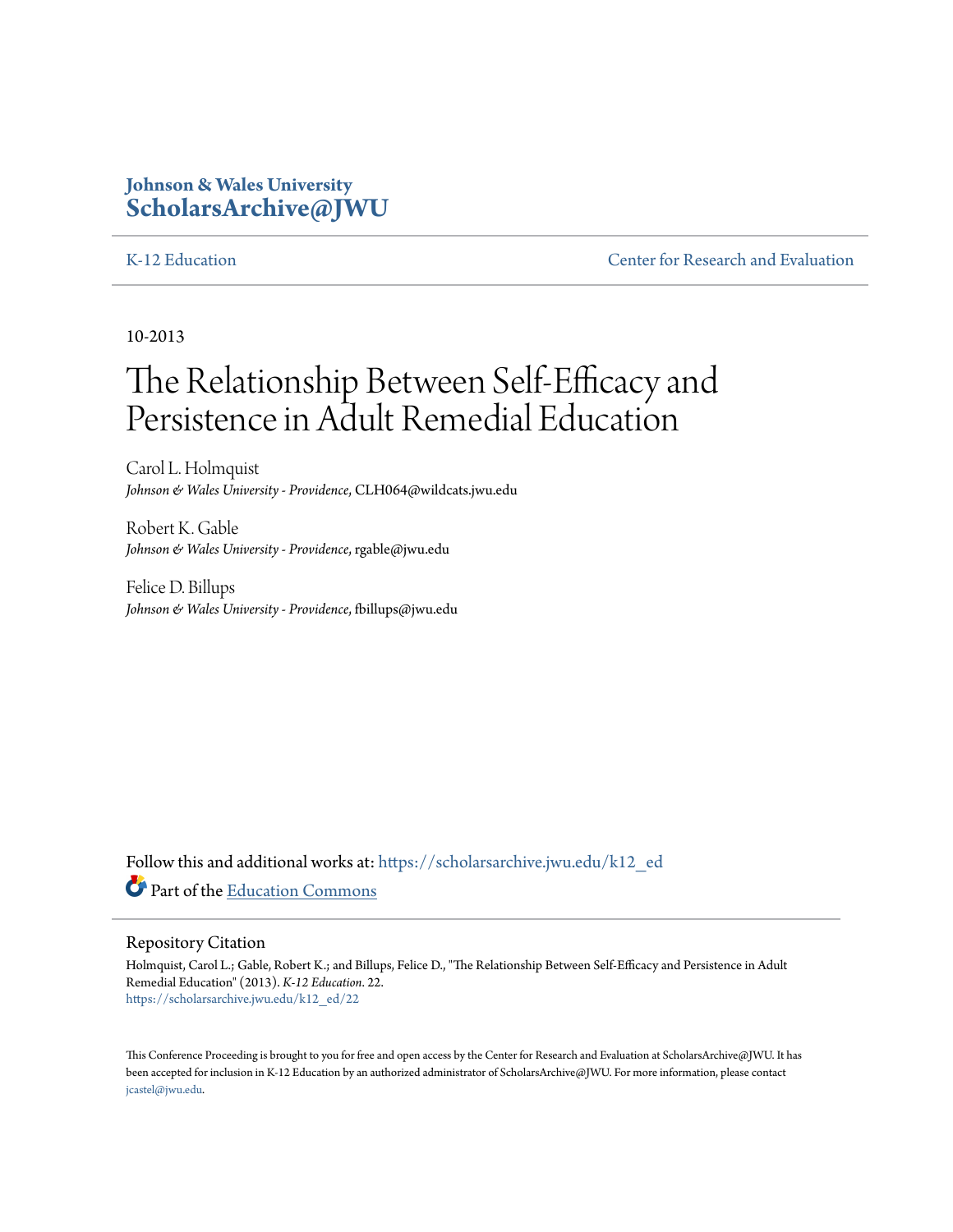# **The Relationship Between Self-Efficacy and Persistence in Adult Remedial Education**

**Carol L. Holmquist**

**Robert K. Gable**

**Felice D. Billups**

**Center for Research & Evaluation College of Arts & Sciences Johnson & Wales University**

Paper presented at the 44<sup>th</sup> annual meeting of the Northeastern Educational Research Association, October 24, 2013, Rocky Hill, CT.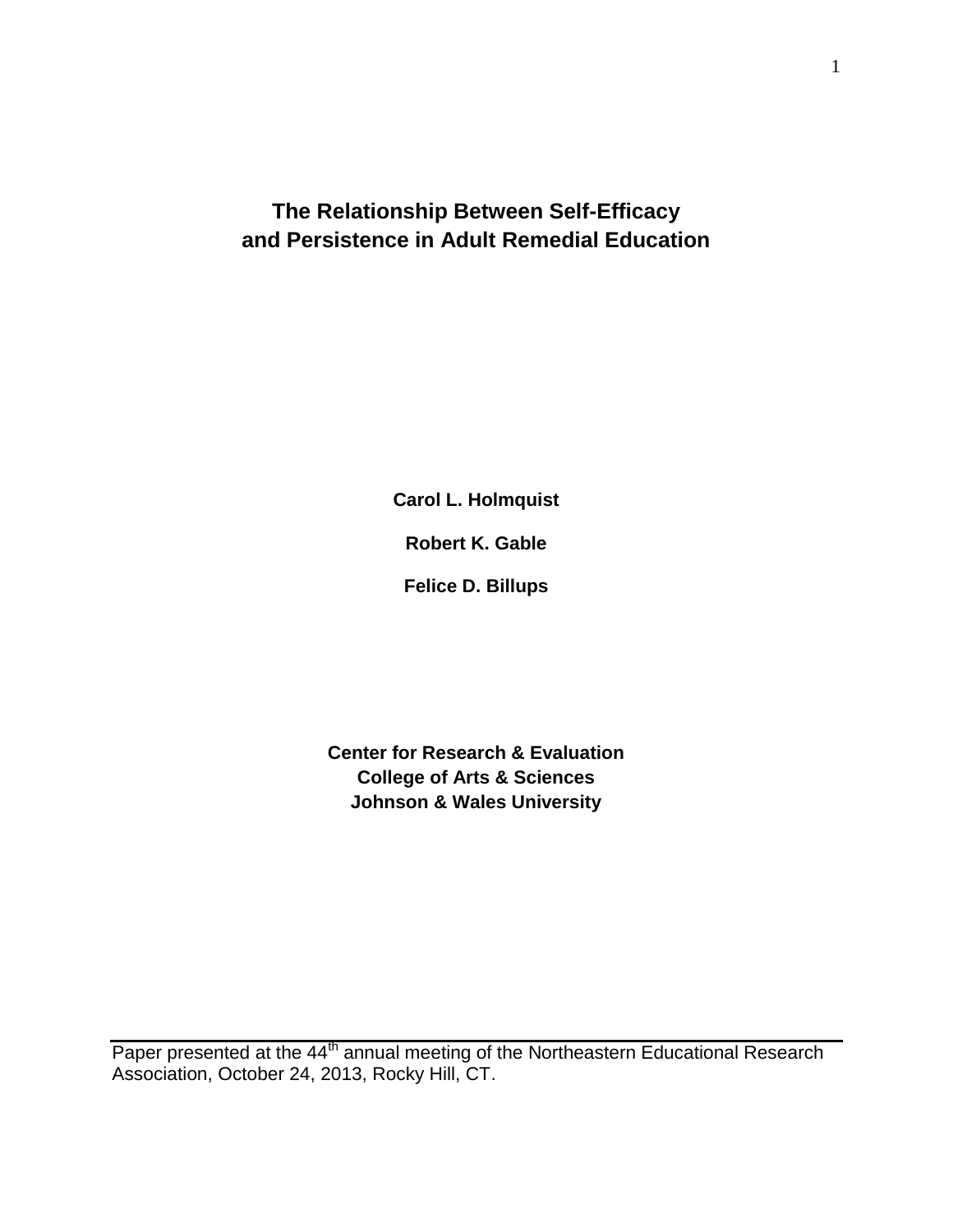# **The Relationship Between Self-Efficacy and Persistence in Adult Remedial Education**

**Key Words** Self-efficacy, academic self-efficacy, persistence,

#### **ABSTRACT**

Persistence in remediation as preparation for higher education continues at less than 50%. Self-efficacy may be a barrier influencing persistence and, therefore, successful academic preparation. This study at a non-profit adult education site establishes a relationship between general self-efficacy and academic self-efficacy. The survey (*N*=75) investigated demographic characteristics related to general self-efficacy, academic confidence, motivation, and persistence. There was no significant correlation between the demographic characteristics and general self-efficacy, academic confidence, motivation, or persistence, nor was there any significant correlation among the variables except for general self-efficacy and academic confidence, which did have a significant correlation ( $r = .56$ ,  $r^2 = .32$ ,  $p < .001$ ). These findings may contribute to practice and policy in the area of adult remediation in preparation for higher education and employment skills training.

#### **Study Purpose**

The purpose of this study was to investigate the relationship between self-efficacy and persistence in adult remedial education. Addressing barriers that inhibit persistence has been a recurring strategy focused on issues such as academic readiness, financial aid, child care, and employment (Long & Kurlaender, 2009). Even when these barriers are mitigated, a large percentage of remediating adults do not persist in their course of preparation. This study sought to determine if lack of self-efficacy was a barrier to persistence.

#### **Literature Review**

### **Introduction**

College readiness for under-prepared students includes not only basic skills but sufficient self-efficacy to persist in the course of study toward graduation or transition to employment (Brent et al., 2005; Labaree, 2006; Pascarella & Terenzini, 1991). Self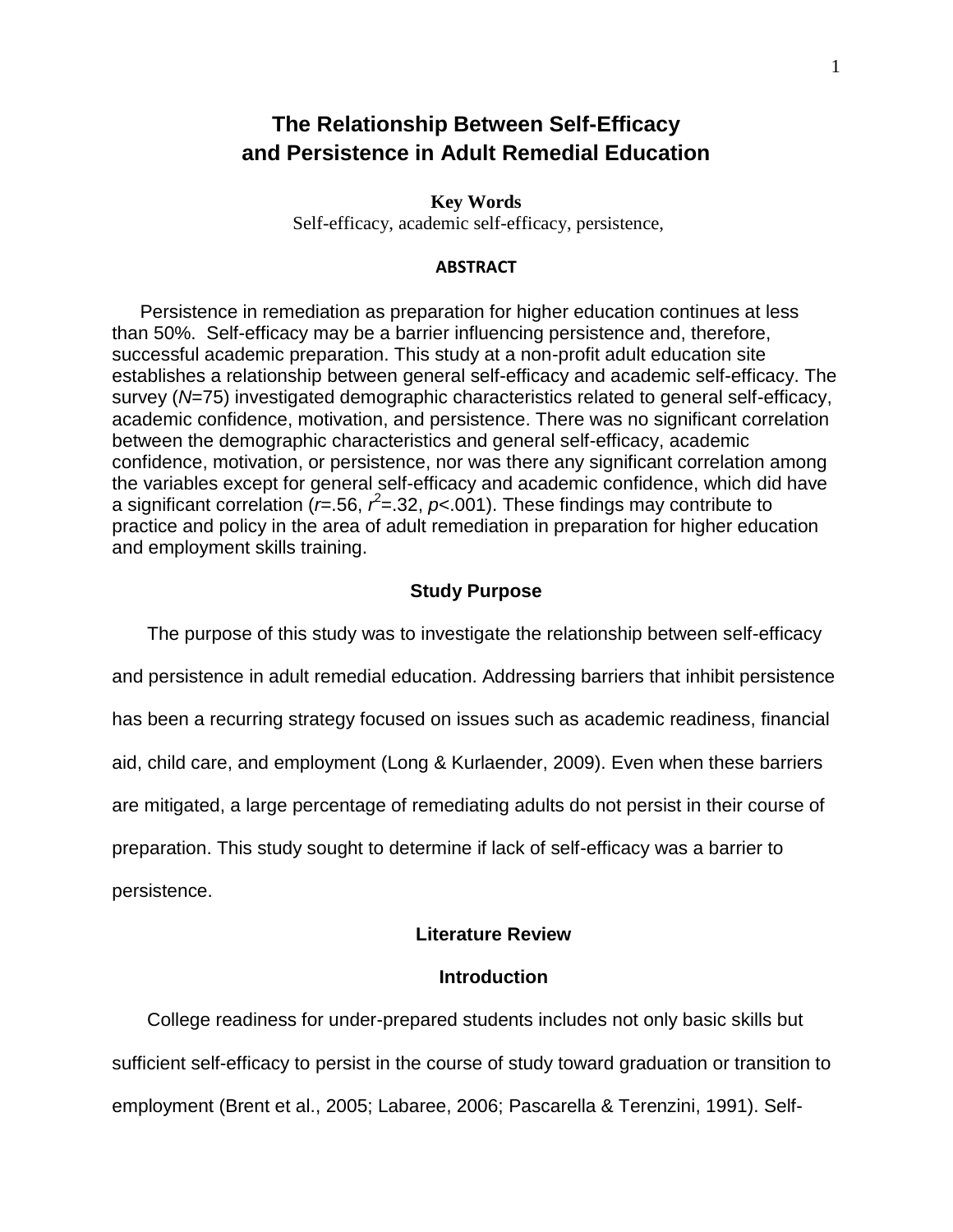efficacy is defined as one's belief in their capabilities (Bandura, 2012, p. 13) or one's perception of their ability to perform (McCoach, Gable, Madura, 2013, p. 16), In addition to those who have not completed high school, remediation in basic skills is needed for a large proportion of high school graduates and for adults who need to retrain themselves as a global economy changes the very nature of unskilled work (Kirst & Venezia, 2004; Waycaster, 2001). After the advent of open enrollment at community colleges in the 1980s and 1990s, a process transformed the remediation of basic skills into a highly specialized field called Developmental Education with new curricula and services aimed at retention and successful completion of postsecondary education goals (Boylan, Bliss, & Bonham, 1997; Boylan & Bonham, 2007; Saxon & Boylan, 2001). This study reviews academic remediation as preparation for post-secondary education or employment with an emphasis on the impact of self-efficacy on persistence in remediation (Bandura, 2001, 2012; Becker & Gable, 2009; Maddux, 1995; Schunk &Pajares, 2002; Schunk 1996; Schwarzer, 1995; Zimmerman, 1995). It indicates that there is a need for systematic research that will contribute to an understanding of the impact of self-efficacy on persistence during remediation. Additionally it suggests that academic-efficacy should be studied specifically as a contributing barrier to adult education student persistence.

#### **Higher Education Retrospective**

From America's earliest days, priming democratic ideals to organize communal life, govern life together, and educate each successive generation was the purview of higher education (Gutmann, 2008). "There can be little doubt that the conflict between market based utilitarianism and the liberal arts tradition of education for understanding

2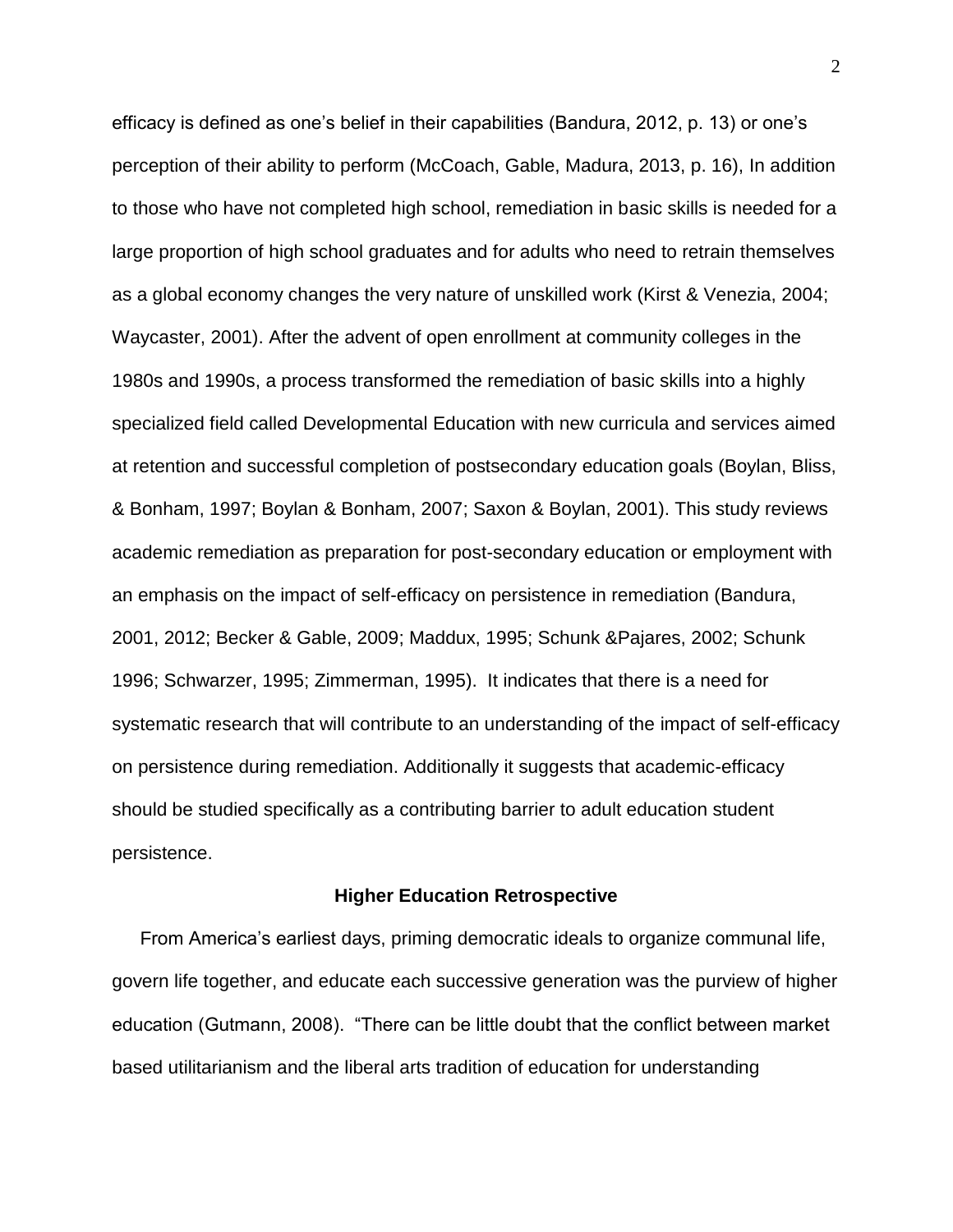democratic citizenship has been an important touchstone in the American context" (Brint, Riddle, Bicakci, & Levy, 2005, p. 70). Following the post-industrial era, higher education began to focus more on career preparation and less on liberal arts, a trend which is ironically reversing as, "employers are urging more and better liberal education, not less" (AACU, 2007, p. 16). Preparation of students for this essential body of study in analytical, creative, and civic responsibility remains a key element of American higher education and the gateway to self-sustaining adults capable of what Gutman (2008) referred to as the basic reasoning and communication skills needed to function in the support of a society that educated its young, governed its activities, and protected its resources for a common good. Since higher education had become more universally utilized as the pathway to employment, this role of gateway had to include not only the liberal arts, the expansion of new scientific and technological knowledge but, as a practical matter, it had to include the remediation of adults underprepared for entry into the process (Labaree, 2006; Newman, Couturier, & Scurry, 2004). Though it included a place for remediation of underprepared students, higher education was unprepared for the significant change by 2009 in enrollment which included 40% of its students being within the community college system, 42% being over 24 year old, and 41% being employed at least part-time (College Board, 2011 Tables 2 & 4; National Center for Educational Statistics, 2011).

#### **Remediation as a Return on Investment**

A case for remedial education as an investment with a long term return has been made based on the economic impact of employability and higher wages for postsecondary educated adults. According to a recent study (Symonds, 2011), 35 years ago

3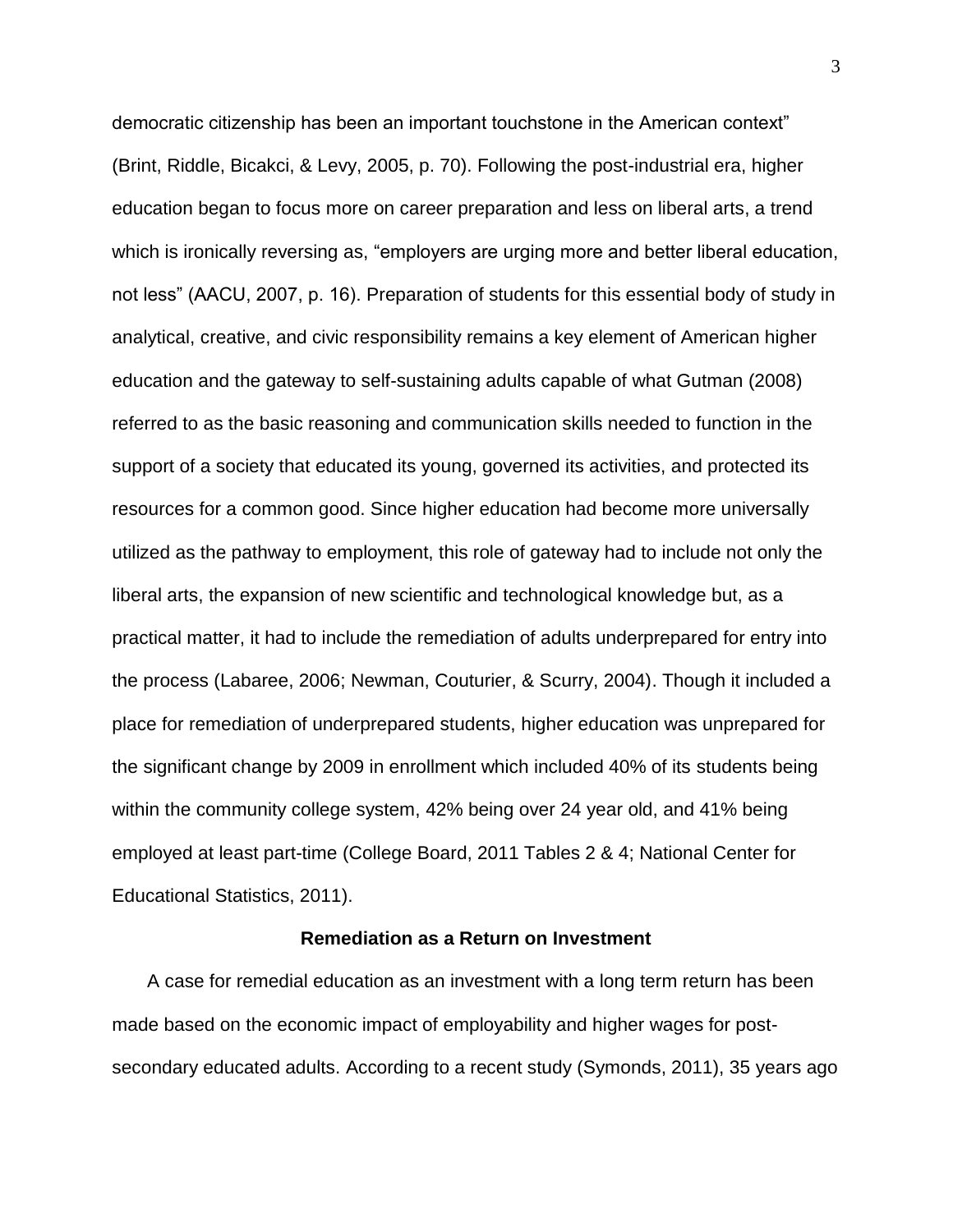70% of the workforce was composed of adults with only a high school education or less, over 30% had not completed high school, a figure which has currently risen to 40%, and only 28% continued on to higher education. Meanwhile, "Over the past third of a century, all of the net job growth in American has been generated by positions that require at least some post-secondary education" (p. 2). Given that the current job market requires at least some post-secondary education and over 40% of American adults are underprepared to enter post-secondary education, a demand for remediation for these adults is very clear. The U.S. Department of Education concurs (National Center for Public Policy, 2010; Russell, 2008), however, according to Bailey (2009), "developmental education as it is now practiced is not very effective in overcoming academic weaknesses, partly because the majority of students referred to developmental education do not finish the sequences to which they were referred" (p. 12). According to Bailey, for students who enter community college needing developmental education in one or more subjects, less than 25% complete the sequence and enter college level work suggesting that remediation is not closing the gap.

#### **The Effectiveness of Remediation**

Remediation is cost effective if the student enters college level work because the graduation rate for remediated students is as high as that of students who do not need remediation (Calcagno, 2008; Symonds, 2011; Waycaster 2001). For those who do complete their course of remediation and progress into credit bearing higher education, there is a return on investment even if the student completes only one year of higher education (Calcagno, 2008, p. 23). However, Bueschel, (2004); Hummel-Rossi &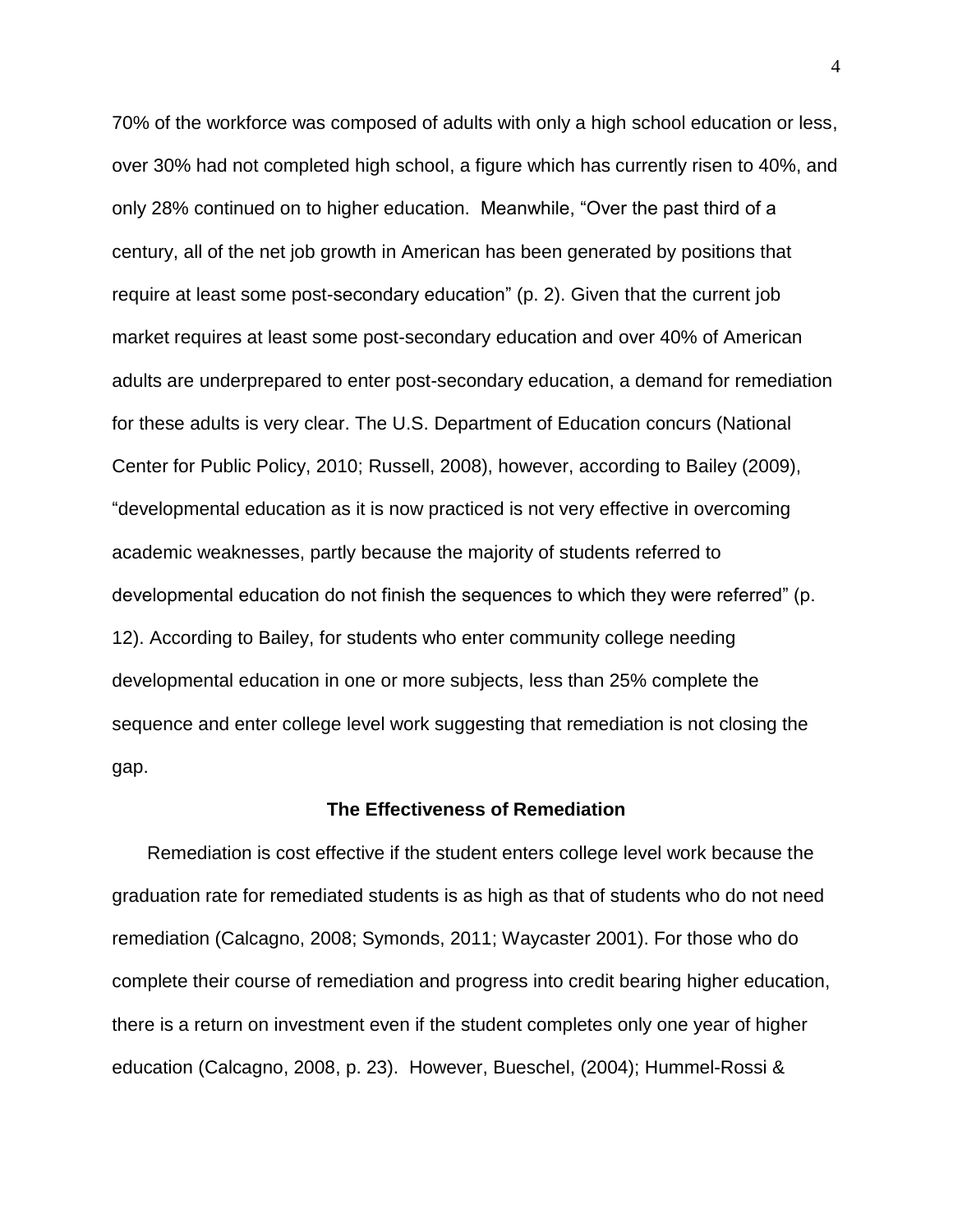Ashdown (2002); Johanson, (2010); Kirst & Venezia, (2004); and Russell, (2008) cautioned that just enrolling in basic skill remediation whether in an Adult Education Center or Community College did not guarantee that the student would flourish within higher education. Support and enhancement is necessary in addition to basic skills to improve the chances of success for students who are still struggling to prepare for college level work (Zavarella, 2009). Students who made it through remediation and into college did experience the "social as well as economic return on investment" (Symonds, 2011, p. 38), however, there was little research on how students successfully navigated remediation to access and complete higher education.

#### **Barriers to Success**

There are environmental factors that negatively impact the ability of an adult student to utilize remediation as preparation for higher education. Though there have been studies regarding barriers such as academic readiness, financial resources, child care, and employment (Boylan, 2008; Boylan, Bliss, & Bonham, 1997; Boylan & Bonham, 2007; Bueschel, 2004; Roueche, Roueche, & Ely, 2001; Roueche & Waiwaiole, 2009) and studies of programs that increased retention and even graduation (Hearn & Holdsworth, 2002; Kuh, Kinzie, Schuh, Whitt, & Associates, 2005; Levin, Cox, Cerven, & Haberler, 2010), low persistence continued to be normative, raising the question of what other obstructing barriers might need to be explored through additional research.

For students who are educationally underprepared, the complexities of support might need to include assessment, advising, individualized tutoring, study skills, learning strategies, critical thinking, and case management that addresses the cognitive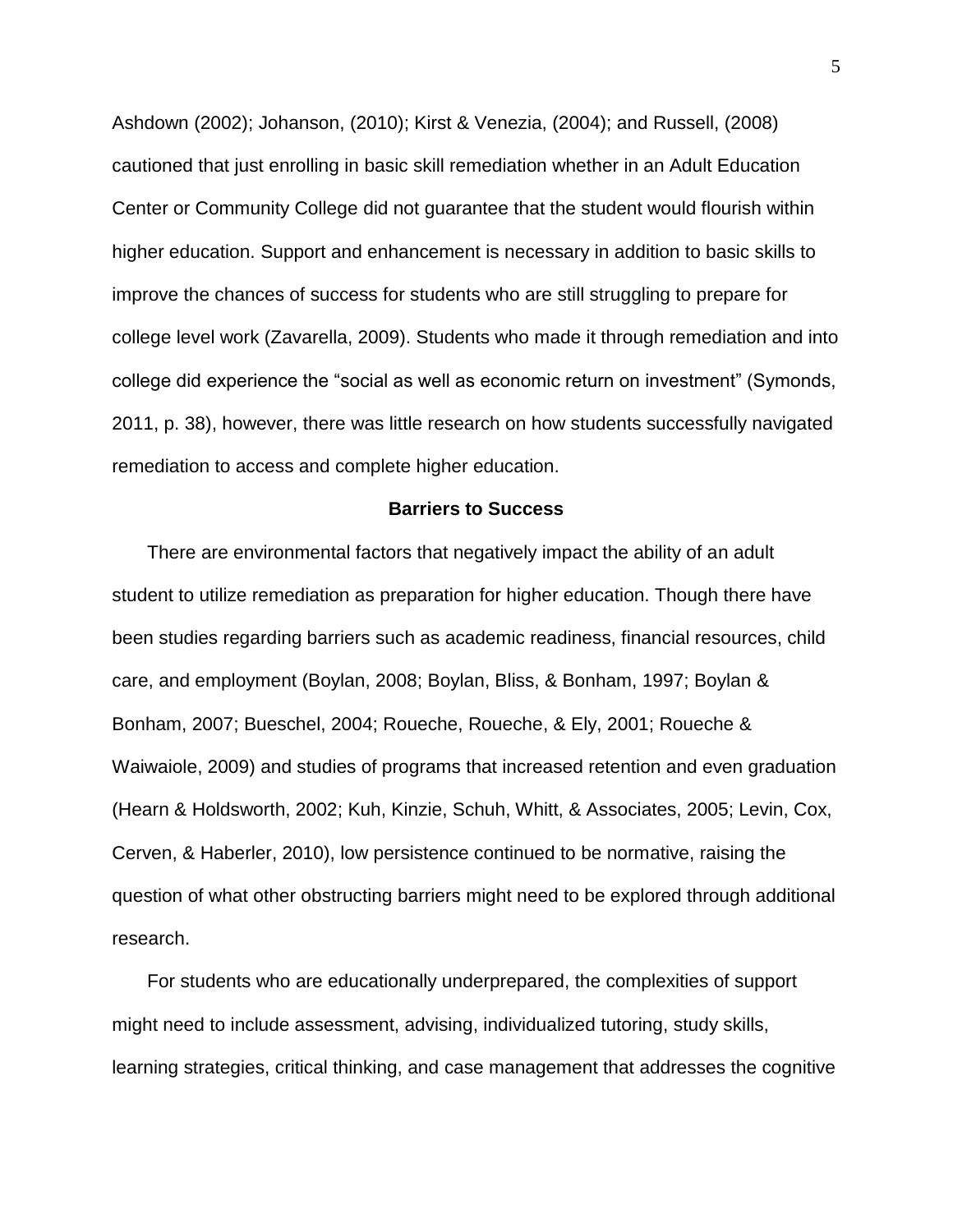and affective needs of the learner (Bahr, 2007; Bailey, 2009; Boylan, 2008; Boylan, Bliss, & Bonham, 1997; Boylan & Bonham, 2007; Doinger, 2009; Goldrick-Rab, 2010; Pascarella & Terenzini, 2005). Additional research is needed to address the impact of supporting students with more robust advising and case management (Boylan, 2008; Doinger, 2009; Saxon & Boylan, 2001). The field of development education was forty years old in 2008 and a complication of its four major scholarly journals revealed that the topics of remediation programs, student perspectives on higher education, and resources for both programs and students shared approximately 30% each of the coverage but only one percent of writings were on such topics as student support, counseling, advisement, or issues contributing to lack of student success beyond skills remediation itself (Preuss, 2008). Adult remedial education bases its delivery on addressing the content of basic skills, while simultaneously addressing the environmental forces or barriers that negatively impact student persistence. This study examined demographic characteristics, general self- efficacy and academic self-efficacy as possible barriers to success because they may have a direct impact on persistence which, in turn, has a direct impact on successful completion of remediation.

#### **Self-Efficacy**

Self-efficacy is the core construct of Bandura's Social Cognitive Theory (1977), which theorized a structure that was grounded in "triadic reciprocal causation" including intrapersonal influences, the behavior in which the individual engaged, and environmental forces that impacted the person (Bandura, 1997). "To fully understand personal causation requires a comprehensive theory that explains, within a unified conceptual framework, the origins of beliefs of personal efficacy, their structure and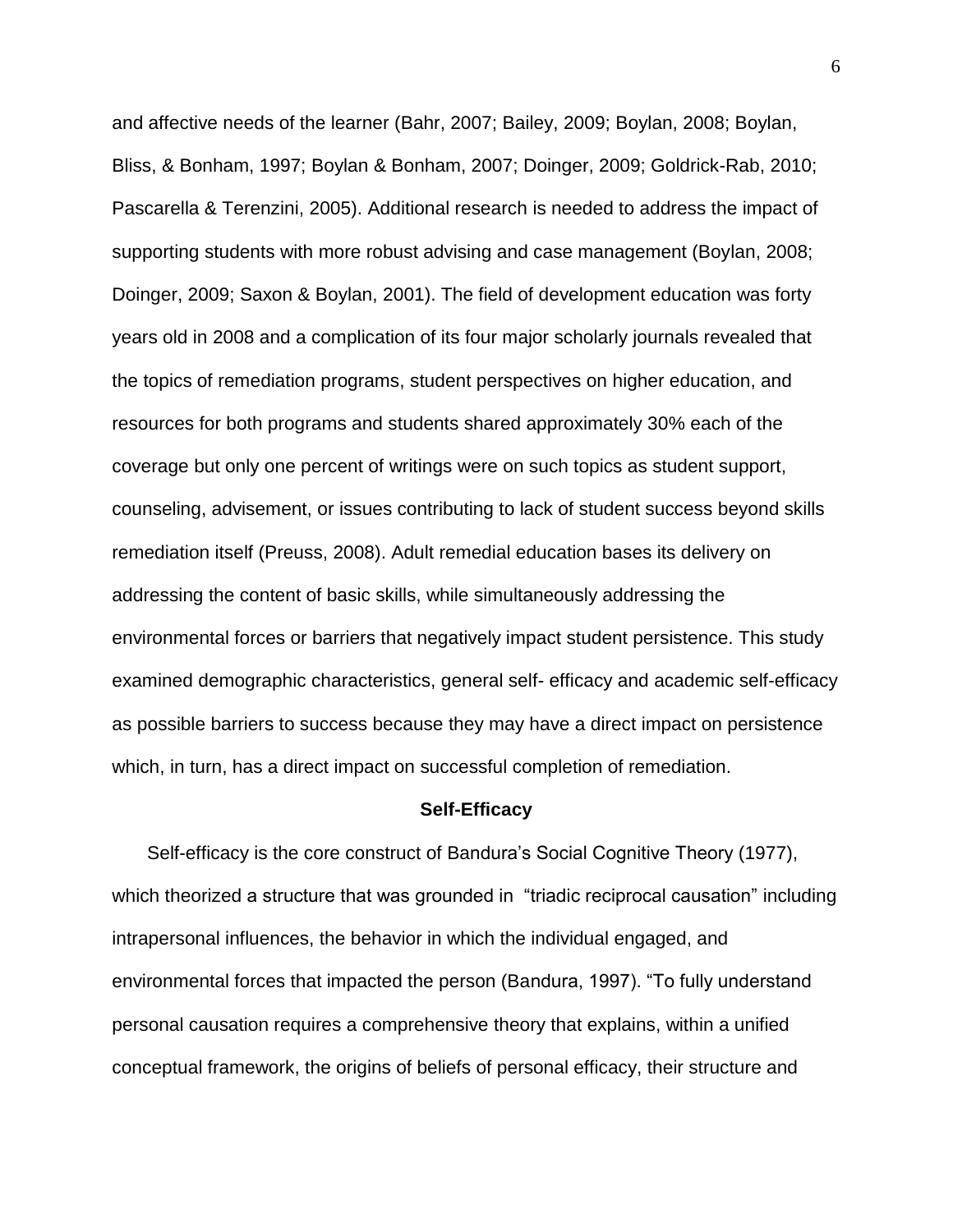function, the processes through which they operate and their diverse effects" (Bandura, 1995, p. 2). Bandura posited that, "people's beliefs in their capabilities are developed in four ways;" these ways included "mastery experiences" that result from accomplishing tasks that were difficult; "social modeling" that resulted from seeing one's peers successfully complete goals, "social persuasion", which occurred when resolve to persevere was constructed from experiences of successfully completing difficult tasks, and "choice processes," which occurred as the options that are relied upon grew with positive experiences (Bandura, 2012, p.13). Self-efficacy connects "human motivation, thought processes, and behavior" (McCoach, Gable, & Madura, 2013, p. 16). "Effective personal functioning is not simply a matter of knowing what to do and being motivated to do it….Rather efficacy is a generative capability in which cognitive, social, emotional and behavioral subskills must be organized and effectively orchestrated to serve innumerable purposes" (Bandura 1997, p. 36). Efficacy beliefs are concerned not only with the exercise of control over action, but also with the self-regulation of thought process, motivation, and affective and physiological states (p.36).

#### **Control over action**

"Among the mechanisms of personal agency, none is more central or pervasive than people's beliefs in their capability to exercise some measure of control over their own functioning and over environmental events" (Bandura, 2001, p.10) "In a nutshell, people either believe that outcomes occur independently of how they behave (external locus of control) or the outcomes are highly contingent on their behavior (internal locus of control)" (Schunk,1996, p.303). Academic outcomes are largely influenced by student's perceived control over their own academic behavior (internal locus of control). In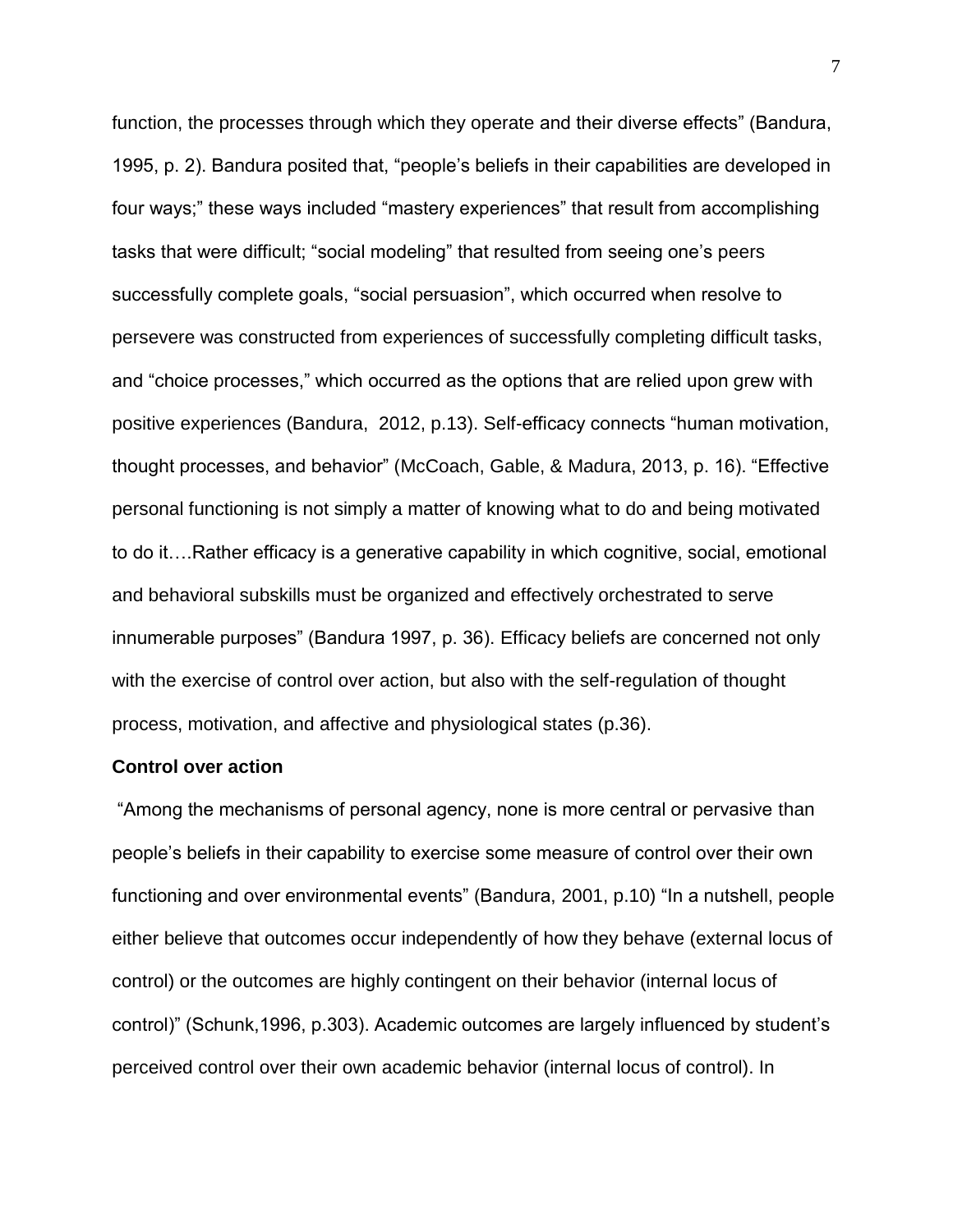academic settings, efficacy and outcome expectations usually are related (Bandura, 1986). McCoach, Gable, & Madura (2013), citing the work of Shrunk (1981); Abraham, & Bon, (2012); and Elias & MacDonald (2007), noted that many studies had determined that academic self-efficacy was positively correlated with academic performance (p. 21).

#### **Self-regulation**

Self-regulation is agentic (Bandura, 2001; Zimmerman, Bandura, & Martinez-Pons, 1992) and a "self-directed processes by which learners transformed their mental abilities into academic skills" (Zimmerman, 2002, p. 65). "Students act as their own agents, proactively engaged in their own development and authors of their academic present and future" (Usher & Pajares, 2008, p. 443). Individual must believe in their capacity; they must have confidence that they were capable of success (Pajares, 2008). Bandura's theory was applied by Miller and Rollnick (2002) in their therapeutic work with self-regulating behavioral change in substance abuse, chronic health issues and incarceration recidivism. "Self-efficacy is a key element in motivation for change and is a reasonably good predictor of treatment outcome" (Miller & Rollnick, 2002, p. 40).

"Most simply, self-efficacy can be defined as one's perceptions of his/her ability (i.e., confidence) to successfully perform a task or behavior" (McCoach, Gable, & Madura, 2013, p.16). "In his social cognitive theory, Bandura (1986) put forth a model of human functioning in which self-regulatory factors are accorded a central role, and educational researchers have provided insights over the past two decades about how these factors operate within learning contexts" (Usher & Pajares, 2008, p. 443). Motivation is self-regulated through a person's perceptions of a task and their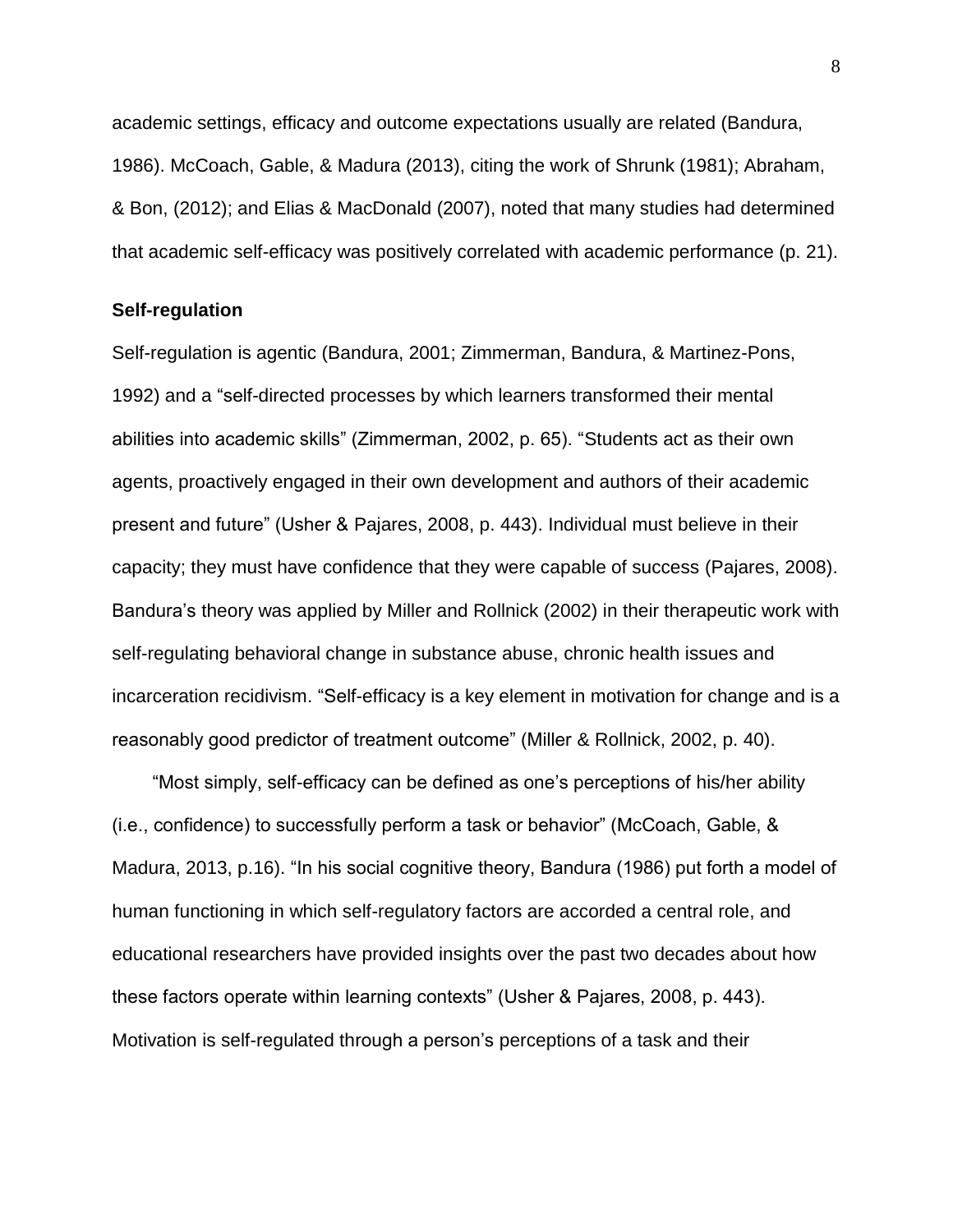expectations of its successful completion (Bandura, 1995; McCoach, Gable, & Madura, 2013).

#### **Motivation**

Schunk (1996) describes motivation as a useful human behavior concept that enlightens the understanding of goal directed conduct. The definition postulates that people set goals and engage in tasks cognitively (e.g., monitor goal directed progress) and behaviorally (e.g. expend effort) to attain their goals (p. 284). Though there has been much research around global achievement motive, motivation "rarely manifests itself uniformly across different achievement domains….Since the achievement motive varies with the domain, how well such a global trait predicts achievement behavior in specific situations is questionable " (p. 294). Similarly, Bandura notes, "Self-efficacy acknowledges the diversity of human capabilities. Thus, it treats the efficacy belief system not as an omnibus trait but as a differentiated set of self-beliefs linked to distinct realms of functioning. Moreover, efficacy beliefs are differentiated across major systems of expression within activity domains" (Bandura, 1997, p. 36). One might conclude that measuring efficacy must therefore be within distinct domains or dimensions of functioning if it is to measure an individual's exercise of control over action, selfregulation of thought processes, motivation, or affective and physiological states. It would be beneficial to have an academic-efficacy scale that measures these specific dimensions.

#### **Affective & physiological states**

When Bandura (1997) suggested that efficacy is a generative capability in which cognitive, social, behavioral as well as emotional sub-skills must be organized and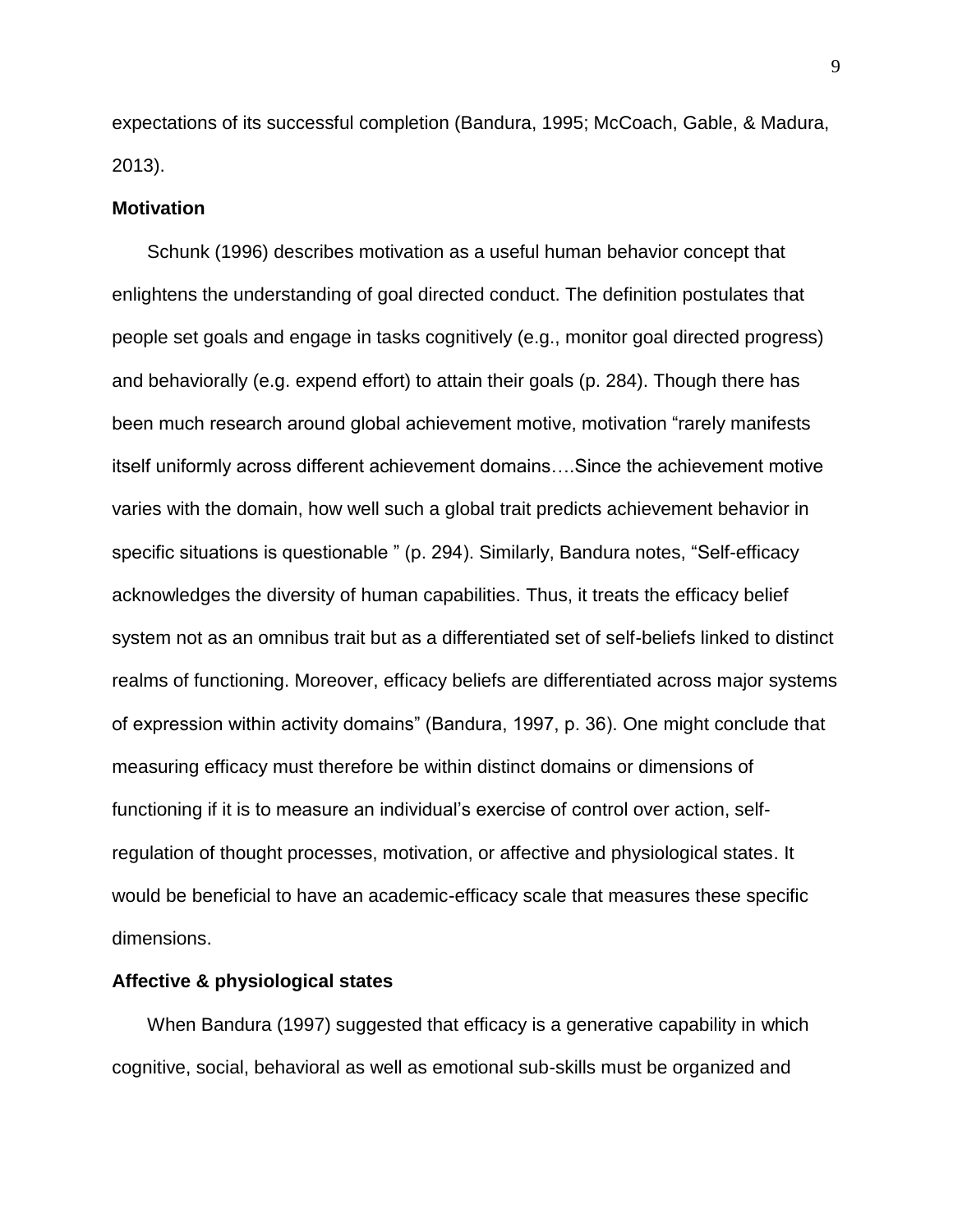effectively orchestrated toward various outcomes, he was indicating that emotional and physical conditions impact efficacy. "In short, perceived self-efficacy is concerned not with the number of skills you have, but with what you believe you can do with what you have under a variety of circumstances….Perceived self-efficacy is not a measure of the skills one has but a belief about what one can do under different sets of conditions with whatever skills one possesses" (p. 37). Pointing to beliefs about achievement, Schunk (1996) states, "The best way to promote achievement behavior is to combine a strong hope for success with a low fear of failure" (p 292). Atkinson's (1957) often cited Expectancy-Value Theory postulates that it is the emotional conflict between success and failure that instigates achievement behavior. "People who have strong beliefs in their capabilities approach difficulty tasks as challenges to be mastered rather than as threats to be avoided….They attribute failure to insufficient effort….These findings offer substantial support for the view that beliefs of personal efficacy are active contributors to, rather than mere inert predictors of human attainments." (Bandura, 1997, p. 39).

#### **Self-Efficacy and Persistence**

It is universally held that in adult remedial education, the acquisition of the basic skills needed to pursue post-secondary study is dependent on persistence (Attewell, et al. 2006; Bahr, 2007; Bailey, 2009; Boylan, et al.1997; Bueschel, 2004; Calcagno & Long, 2008; Cofer & Somers, 2001; Comings, et al. 2004; Goldrick-Rab, 2010; Hummel-Rossi & Ashdown, 2002; Levin & Calcagno, 2008; McCabe, 2003; Nash & Kallenbach, 2009; Stampen & Hansen, 1999; Waycaster, 2001). Despite this dependence, persistence for community college adult remedial education participants is at approximately 50% (Bailey, Jeong, & Cho, 2009). A regional Department of Education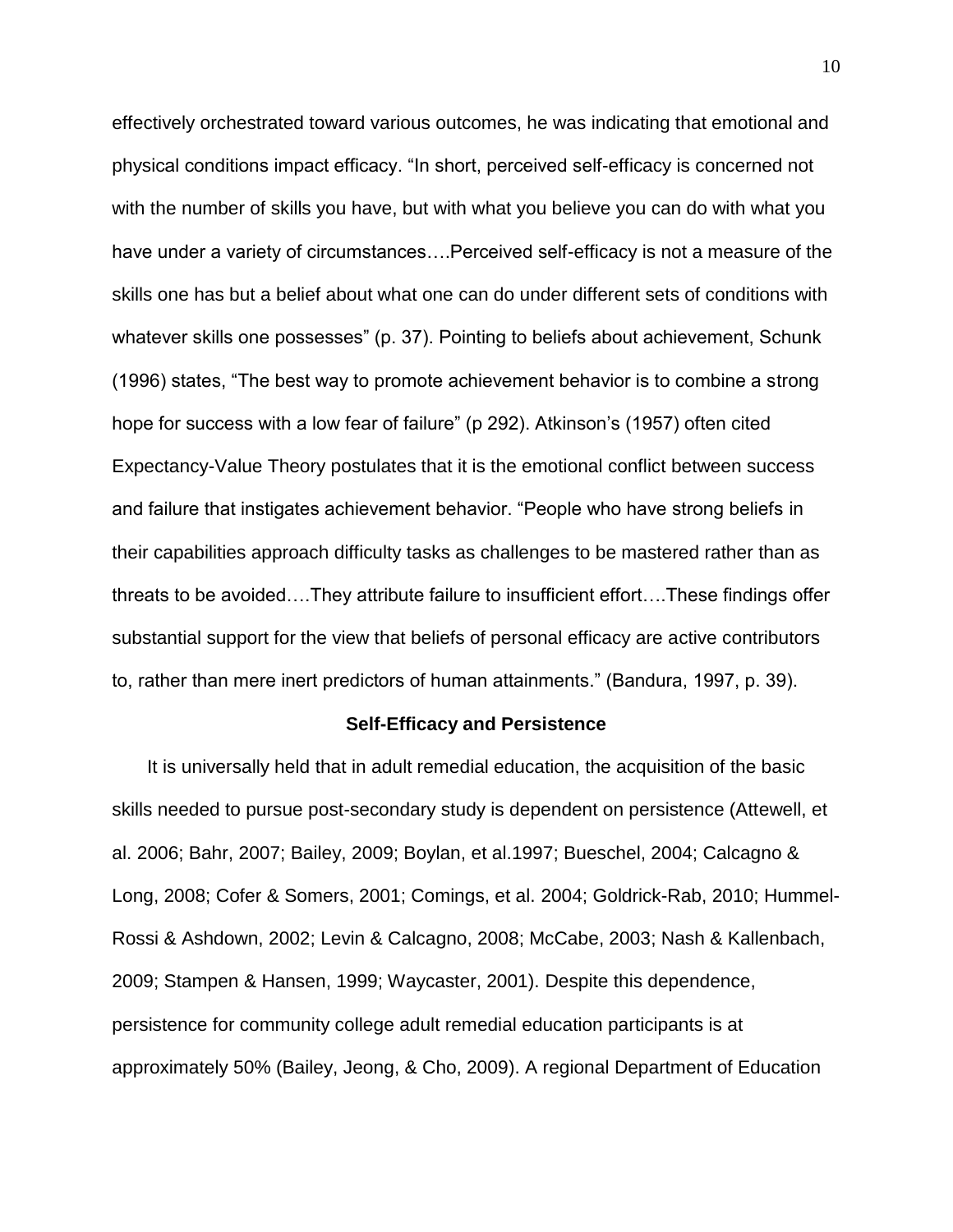attendance data for adult remedial education also indicates the persistence level was also approximately 50%. This study sought to determine if there was a relationship between self-efficacy and persistence that might be informative to those interested in students' successful completion of adult remedial education.

In Motivational Interviewing research (Arkowitz, Westra, Miller, & Rollnick, 2008; Miller & Rollnick, 2002)) regarding mitigating detrimental behaviors the relationship of motivation to persistence and the confidence that persistence would result in success was a key corollary. "A general goal of motivational interviewing is to enhance the client's confidence in his or her capability to cope with obstacles and to succeed in behavioral change (Miller & Rollnick, 2002, p. 41). Though no body of research corroborates this, in adult remediation, continued attendance or persistence in the program of basic skills is felt to be the key corollary of mastering those skills. By looking at other fields where motivation and confidence, which are key components of selfefficacy, had been investigated, it was hoped that a predictable association between confidence or self-efficacy and persistence might be recognized.

Zimmerman's construct of capabilities (2002) and Bandura's construct of academic self-efficacy (2012) required that the individual believe in their capacity; they had to have confidence that they were capable of success. For Miller and Rollnick (2002) the individual wishing to make a change must determine that the change is important and then secondarily that the important change is possible to make. There has to be confidence that the important change is expected; a person has to have "optimism about ability to change—in other words, self-efficacy" (p. 113).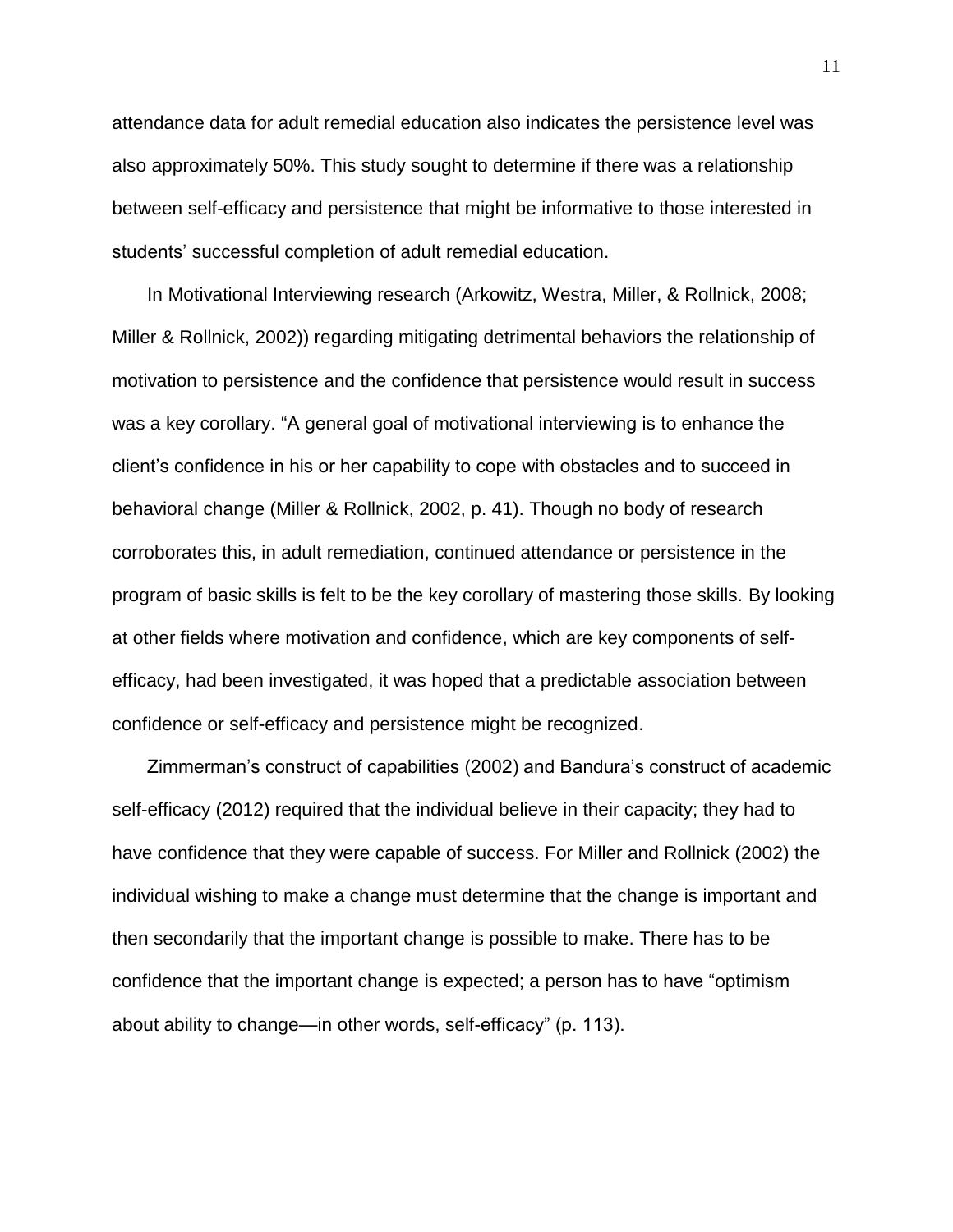In reviewing counseling approaches across different theoretical and clinical models (Ryan, Lynch, Vansteenkiste, & Deci, 2011) self-efficacy, motivation, and confidence were identified as central to the capacity of counseling to positively impact behavioral change. "Clearly, self-efficacy beliefs can play an important motivational role in counseling. In so far as clients lack the belief that they are capable of successfully achieving an outcome, they are unlikely to put effort into behavioral change" (p.210). Research in the field of counseling has examined self-efficacy including motivation and confidence as it relates to successful behavioral change, however, no such research is available to the field of adult remedial education where persistence as a behavior that leads to successful completion is needed.

#### **Self-Efficacy Applied To Adult Remedial Education Students**

Based in emotions, affective processes are significantly influenced by environmental stressors (Bandura, 2012). According to Bandura (1977, 1986), individuals who believed they could manage stressors approached their task with a more efficacious attitude; they expected to handle the stress and successfully complete the task. Those who did not believe they could handle the stressors viewed them as uncontrollable and therefore did not expect to successfully complete the task. Affective selection processes were operationalized by individuals as they avoided or moved toward environments that challenged them or were chosen as nonthreatening. "People avoid activities and environments they believe exceed their coping capabilities" (Bandura, 1995, p. 10). Making such choices over time could develop or atrophy selfefficacy. For adult students with a history of academic failure, this could mean that belief in successfully completing academic tasks was diminished. They might not believe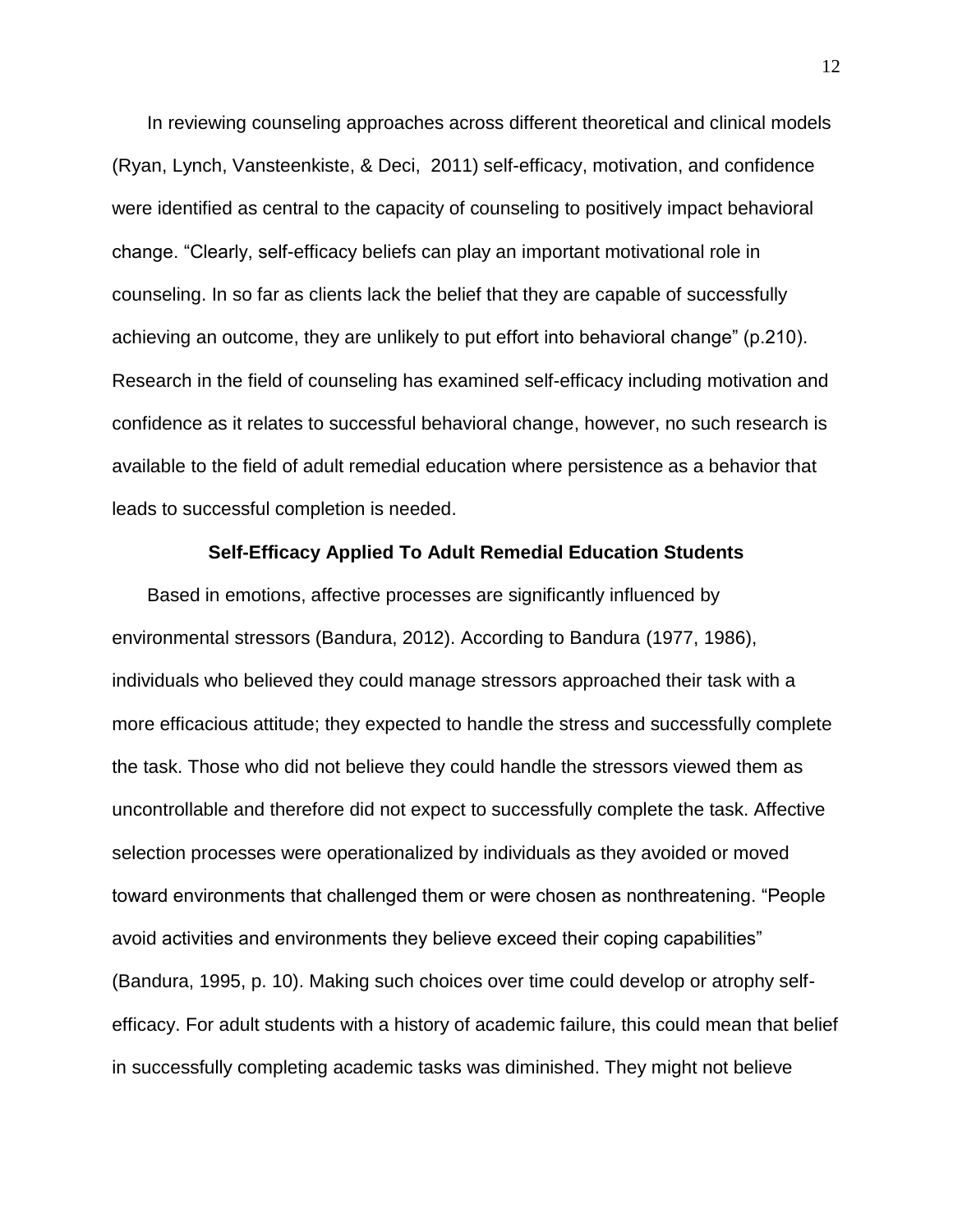themselves to be capable of success. Self-efficacy was based on an individual's beliefs about their capabilities to achieve certain outcomes such as an educational program completion. The quality of the attainment was based on how well its performance was executed which was dependent on self-regulation of motivation and action (Bandura, 2012, p. 15). "The assessment of academic self-efficacy is not confined to the belief that one can realize given levels of academic attainment. It is also measured in terms of belief in one's learning efficacy and self-regularity efficacy to manage learning activities that eventuate in academic accomplishments (p. 25).

Given the high percentage of adult students who do not complete their course of remediation, it appears that behavioral change that extends beyond skills-building is essential for persistence and, therefore, successful remediation to occur. Adult Educators search for ways to address the changes needed to move remedial students into the mainstream of higher education or workforce training, hoping to encourage change through the extra barrier removal services provided (Long & Kurlaender, 2009). Miller and Rollnick (2002) indicated that this is an inaccurate way to view change and that change was almost always going to come from within the person who wanted to change not from influences or services outside the person. Therefore, change would almost never come to a person who does not actually want to change. Change that leads to more successful academic outcomes which comes from within could be seen as the development of academic self-efficacy per the Bandura (1986) constructs or as Miller and Rollnick (2002) referred to it, confidence, (i.e., confidence in their capacity to make the change). Miller and Rollnick (2002) suggest, "ask a person how likely they feel

13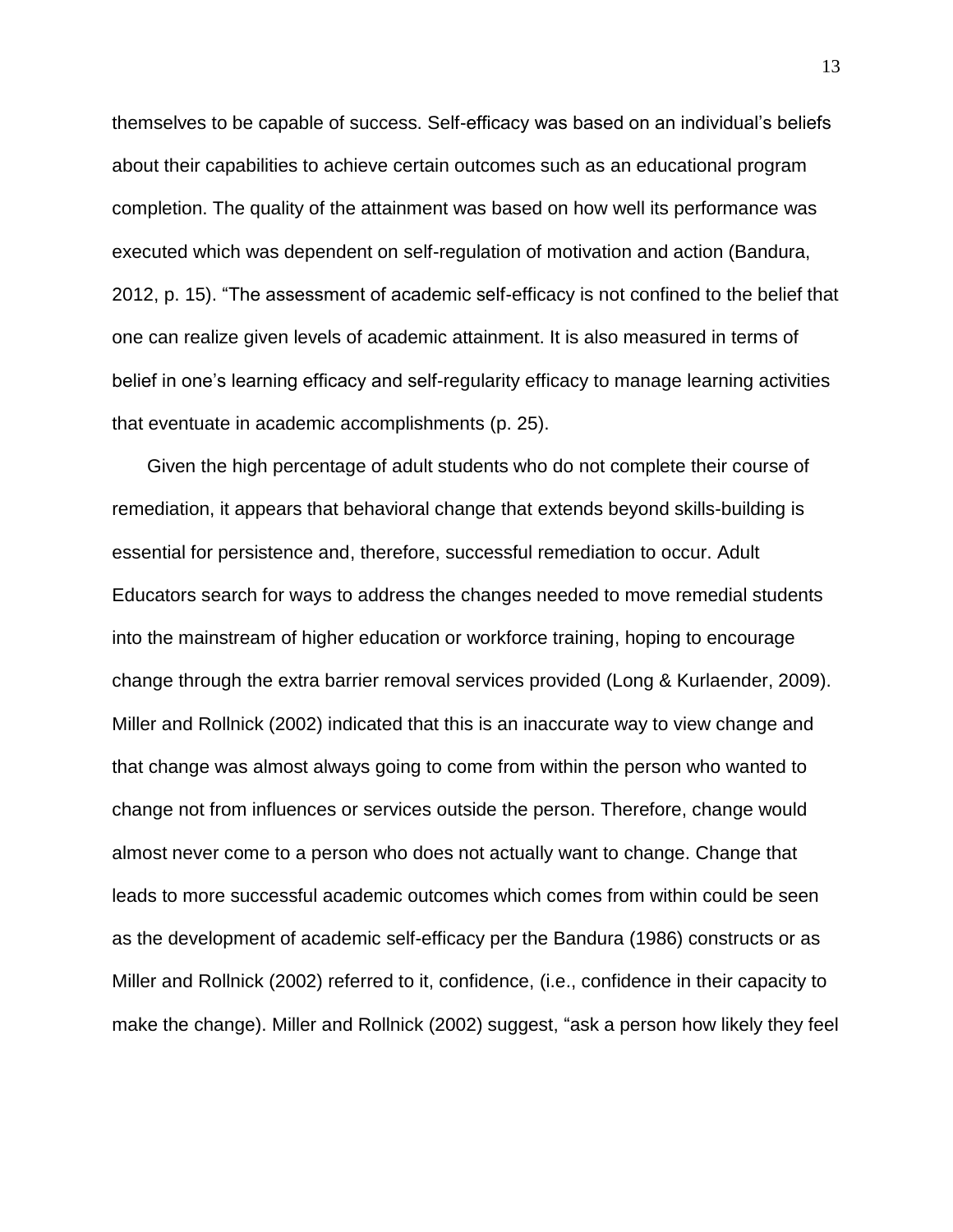it is that they can change and their answer is a reasonable predictor of what will happen" (p. 5).

Applying this research to students who have had a very negative experience with prior education is appropriate. Adult students with low-academic-efficacy when engaged in remediation do not demonstrate sufficient motivation to continue in the face of difficult tasks. In their prior academic experiences, they did not have the opportunity to build experiences of tasks successfully completed. They are motivated to enroll in a remedial course of study because they want to improve basic reading and math skills, usually to be better prepared to help their children, or to prepare for the GED test which they believe will enhance their employability, or to enter higher education. Despite their motivation to enroll, persistence remains the main deterrent to progress. Seldom are students incapable of progress, even substantial progress; however, many did not stay in the program long enough to make the progress of which they were capable. They had goals to read better, to take a GED test, or enter college but they did not consistently work toward the goal and, therefore, failed to reach the goal. Their academic-confidence or academic-efficacy beliefs may have been stunted by their prior experience.

#### **Self-Efficacy within Higher Education**

Higher education has changed over time in response to the needs of individuals, the workplace and most recently underprepared adults seeking remediation in order to enter its system for creating self-sustaining lives. For adult basic education students there remains a struggle with self-regulated behavior related to academic work especially when there are significant competing obstacles such as employment, child care, or remedial preparation. Academic self-efficacy regarding program completion is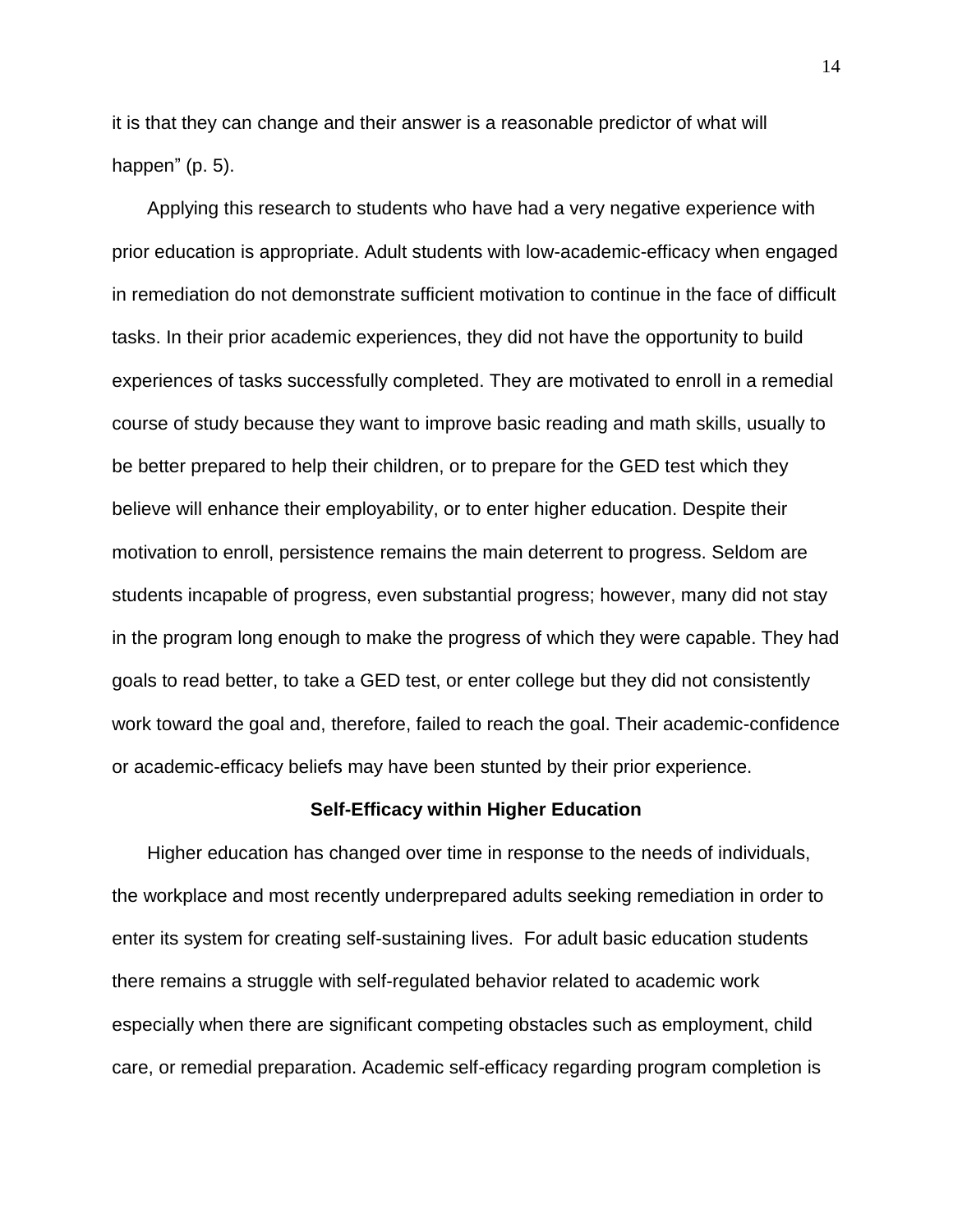inclusive of both the academic progress and management of obstacles. "Self-regulatory efficacy measures student's beliefs that they can manage not only the cognitive demands but the social, motivational, and affective aspects of learning" (Bandura, 2012, p. 26).

"Perceived self-efficacy refers to beliefs in one's capabilities to organize and execute the courses of action required to manage prospective situations. Efficacy beliefs influence how people think, feel, motivate themselves, and act" (Bandura, 1995, p. 2). Bandura (1977) posits that beliefs contribute significantly to human motivation and attainment and that these beliefs are based on influences including: mastery experiences, vicarious experiences provided by social models, social persuasion by someone they trusted; and enhanced emotional and physical reactions (Bandura, 2012). These influences are not just instructive or informational to the individual; they have to impact the cognitive processing of the individual person. The experiences must change the way a person thinks. When this happens, the behavioral discrepancy that Miller and Rollnick (2002) discussed is identified and an articulation of how the change could occur is understood. Discrepancy is crucial to self-regulation. When the discrepancy is apparent to the person who wishes to change, the change can be sought or applied to the desired goal (Bandura, 1995; Miller & Rollnick, 2002). Miller's concept of confidence that a plan of action would work is equivalent to Bandura's perceived selfefficacy. Both concepts might inform the practice of remedial adult education in preparation for higher education.

 Social cognitive theory is important to those who design and administer adult remedial education because it could inform the development of assessment, practice,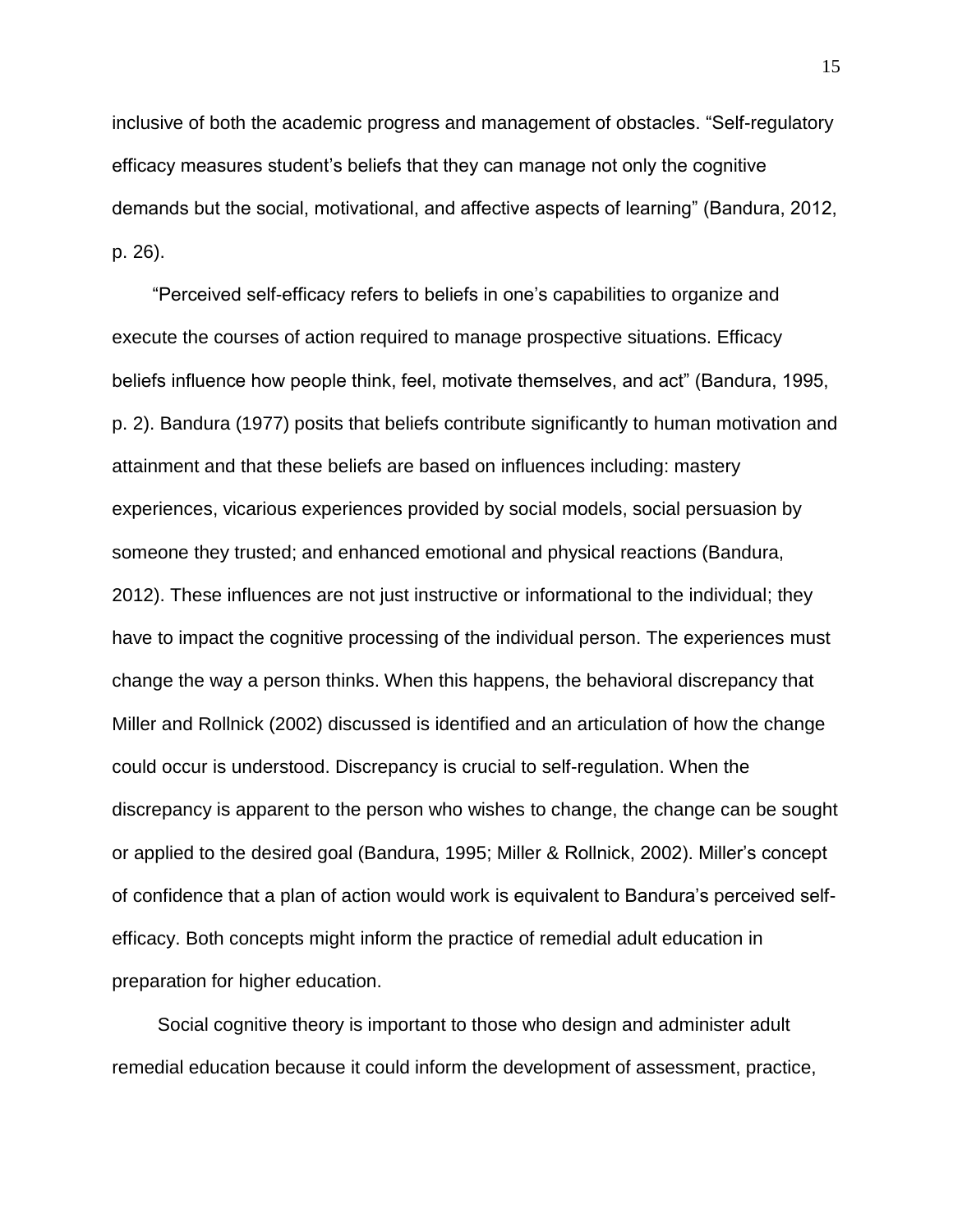and evaluation. "Social cognitive theory provides not only knowledge of predicting behavior but also a theory of learning and change" (Bandura, 2012, p. 13). Adult basic education is not only the collection of skills that are required for remediation but also the preparation by the adult student to utilize the academic and the social changes necessary to continue learning.

#### **Methodology**

This study sought to investigate whether self-efficacy was related as a barrier to persistence. The study examined quantitative data (*N=*75) relating to potential demographic barriers that might contribute negatively to participants' persistence. It also explored the correlation among general self-efficacy, academic confidence, motivation, and persistence. The data were then used to correlate any demographic data to general self-efficacy, as measured by the Schwarzer Scale (1995), and to academic confidence and motivation, as measured by the Miller & Rollnick Scale (2002).

#### **Sample**

The sample of *N*=75 was selected from the primary investigator's work site, a New England adult education center. Criteria for selection included all adult students with at least 12 hours of program participation and a pre-program assessment measure. Participants completing the trimester had a post-program assessment measure.

#### **Instrumentation**

Data collected for the quantitative study utilized a survey which included 10 demographic questions to identify possible barriers to persistence. The instrument also included the 10 item general Self-Efficacy Scale developed by Schwarzer (1995). The Schwarzer scale assesses a general sense of perceived self-efficacy including goal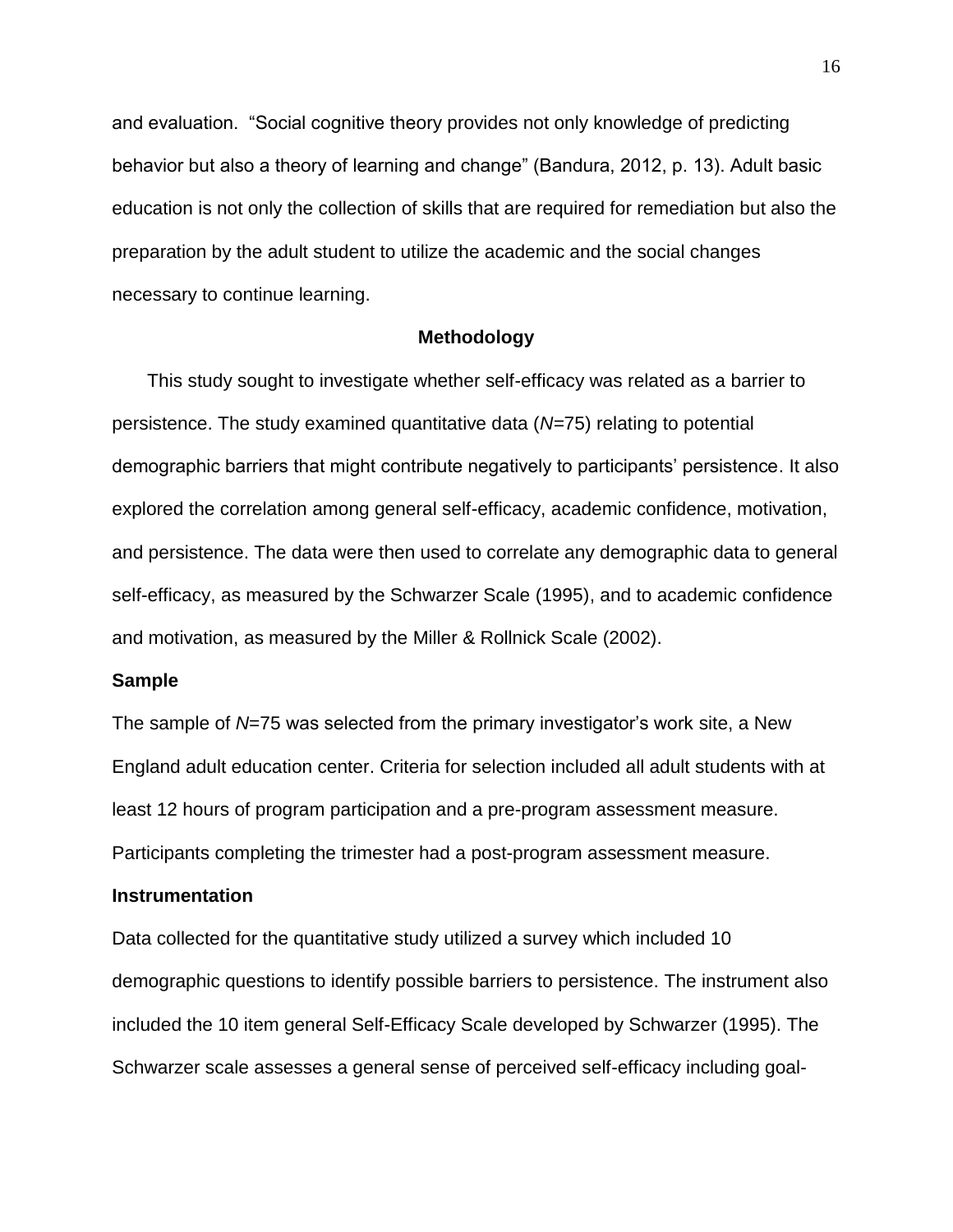setting, effort investment, persistence in the face of barriers, and recovery from setbacks (Schwarzer, 2005). Additionally the survey included the two item Miller and Rollnick (2002) motivation and confidence scale. Motivation has three critical components: readiness, willingness and ability (p. 10). "*Confidence* is the term we use to describe the extent to which a person feels able to change" (p. 111).

#### **Data Collection**

Survey questionnaires were completed by participants at the beginning of the first 2012- 2013 trimester. Potential barriers were correlated to the Schwarzer (1995) self-efficacy measure and the Miller & Rollnick (2002) scales of motivation and confidence. Additional data included attendance (persistence) and academic progress records.

#### **Data Analysis**

Survey data were analyzed using SPSS to determine correlation of the independent variables of general self-efficacy, motivation and academic confidence to the dependent variable of persistence, which for this study was based on attendance. The relationship of demographic data to self-efficacy was determined by examining the relationship between the demographic variables and Schwarzer (1995) self-efficacy scores and the Miller and Rollnick (2002) scale data. Demographic variables with two categories (e.g., male, female) were examined utilizing a *t*–test. When more than two categories of the demographic variables were available (e.g., age) analyses of variances were followed by Scheffè test, where appropriate. For all analyses the .05 level of significance was used. When there was a significant finding, effect sizes were reported.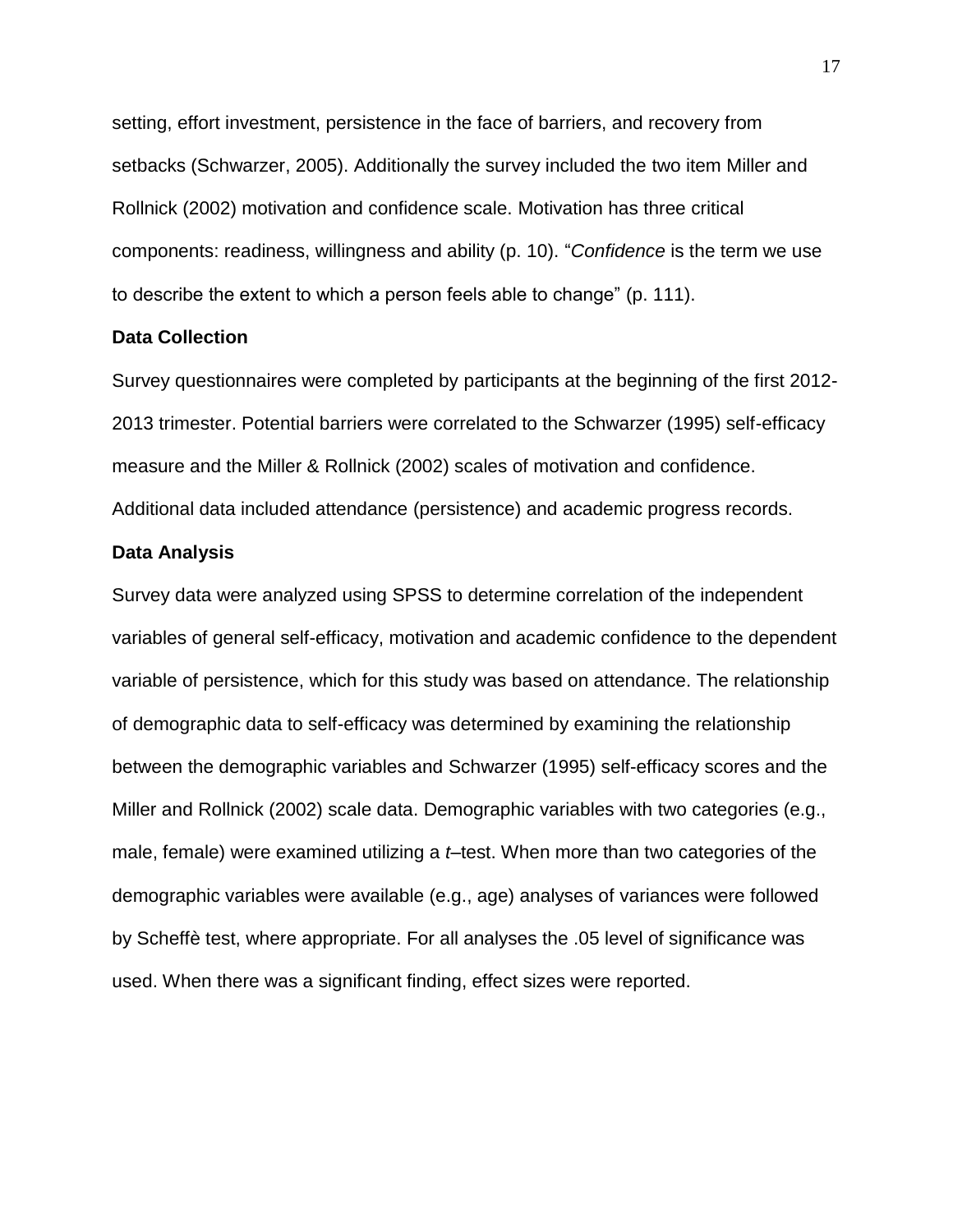#### **Results**

Barriers to persistence were examined to determine if there were findings related to age, gender, marital status, employment, last K-12 grade completed, being a parent, being born in the U.S., having parents born in the U.S., and having spoken English in their childhood home. Table 1 (see Appendix) displays the *t*-test data, which relates demographic data to the dependent variables of General Self-Efficacy, Motivation, Academic Confidence, and Persistence. There was no significance relationship of the four dependent variables with being a parent, being born in the U.S.; having parent(s) who were born in the U.S.; or having spoken English in the childhood home.

Table 2 (see Appendix) displays the ANOVA results. There was no significant relationship between the four dependent variables of General Self-Efficacy, Motivation, Academic Confidence, and Persistence and the demographic variables of marital status, employment status, last grade (K-12) achieved, or age of participant.

Table 3 contains the data regarding the correlation among General Self-Efficacy, Motivation, Academic Confidence, and Persistence. There were no significant correlations between General Self-Efficacy and Motivation. Also, there was no correlation between General Self-Efficacy or Academic Confidence, and Persistence as measured by research site attendance data for the first trimester. There was, however, a significant correlation between General Self-Efficacy and Academic Confidence (*r* = .56,  $r^2 = .32$ ,  $p < .001$ , large effect size).

The most important finding was the correlation between General Self-Efficacy and Academic Confidence. Efficacy beliefs are concerned not only with the exercise of control over action but also with the self-regulation of thought process, motivation, and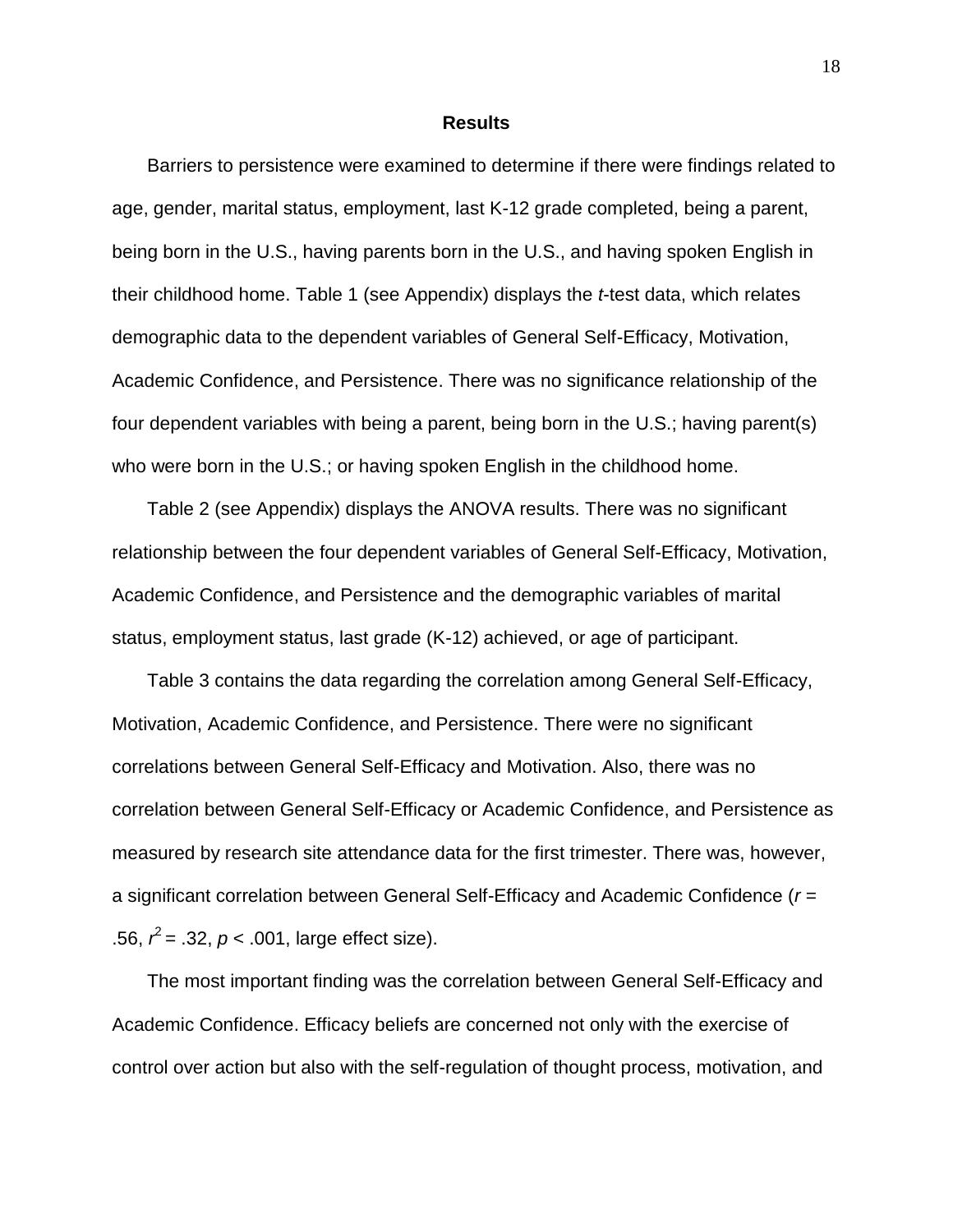affective and physiological states" (p.36). Perception of being capable of controlling their educational actions and self-regulating their thinking about success, motivated their persistence and boosted their academic confidence. This finding supports Bandura's theory; "Self-regulatory efficacy measures student's beliefs that they can manage not only the cognitive demands but the social, motivational, and affective aspects of learning" (Bandura, 2012, p. 26).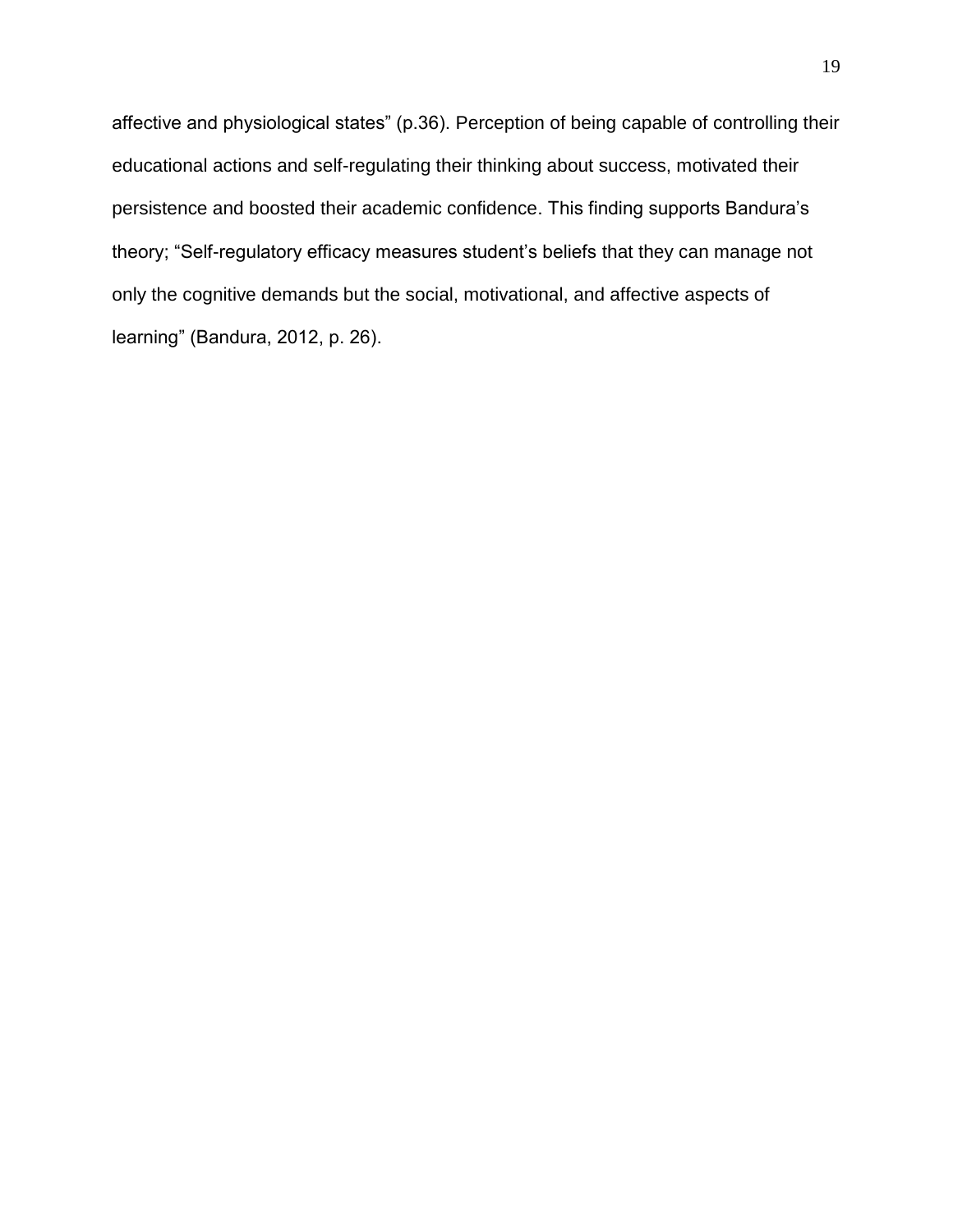|                            | <b>General Self-efficacy</b> | Motivation | <b>Academic Confidence</b> |
|----------------------------|------------------------------|------------|----------------------------|
|                            |                              |            |                            |
| Motivation                 | .02                          |            |                            |
| <b>Academic Confidence</b> | $.56$ **                     | $-.02$     |                            |
| Persistence                | $-.20$                       | $-.04$     | $-0.08$                    |

*Correlations Among General Self-Efficacy, Motivation, Academic Self-Efficacy, and Persistence (N=75)*

\*Significant at .001 level. The effect size,  $r^2$ , for this correlation  $(r = .56)$  is .31 or large.

#### **Conclusion**

The role of higher education has often been to respond to and interpret change in society, for example, at the birth of the university during the  $11<sup>th</sup>$  century when professorial expertise and group learning was introduced; at the point that the U.S. introduced land grant universities and science and technology became a course of study; and as the  $21^{st}$  century dawned and the demands of the knowledge economy pushed technology into the realm of higher education. The most recent change facing higher education results from the very absence of employment that can sustain lower and middle income jobs without some post-secondary education. This change demands that the masses utilize higher education as they once utilized high school completion to prepare for employment (Benjamin, 2003). For a large percentage of those utilizing post-secondary education to prepare for employment and a self-sustaining life, remediation as preparation for study is essential.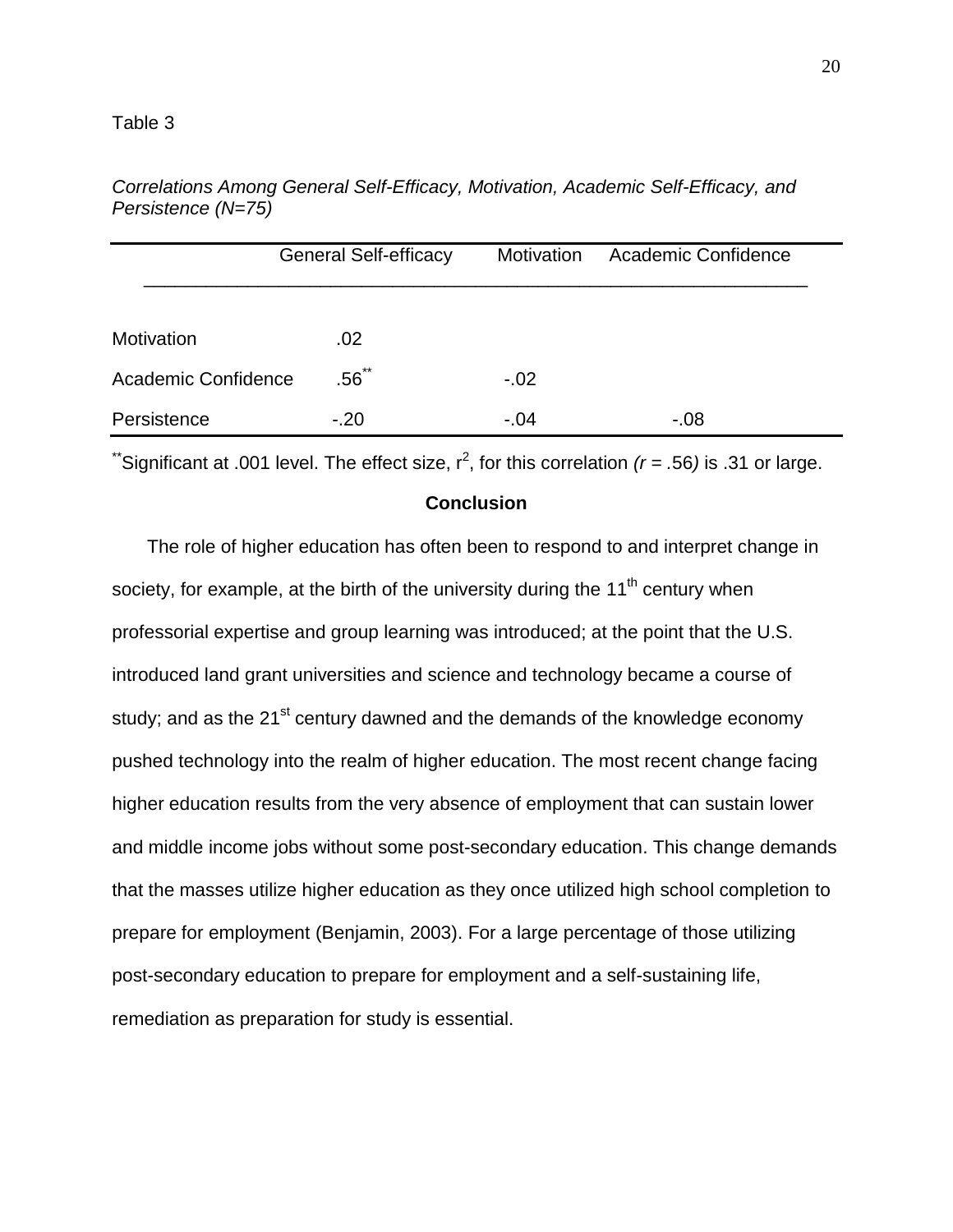Remedial education transforms academic skill levels in preparation for higher education, employment, and economic self-sufficiency. For many the transformation must also include an adjustment in self-efficacy which includes the capacity to manage barriers beyond remediation, financial aid, child care and employment. Because persistence in the course of remedial study is held to be a key indicator of successful post-secondary preparation, an investigation of the lack of persistence even with services that lead to barrier removal was warranted. The purpose of this study was to investigate the relationship between self-efficacy and persistence in adult remedial education. The study also investigated motivation and academic confidence as potential barriers to persistence. Based on the study it would appear that participants with both high general self-efficacy and high academic confidence have the greatest likelihood of persistence and therefor successful completion of remediation.

Adult remedial education students at the study site experienced a wide range of environmental barriers which included the results of decisions related to parenting, employment, and prior preparation that significantly impacted their capacity to persist in their course of remediation. Being the agent of their behavior as it related to their environmental barriers still allowed for the imposed environment to impact these students in ways that were beyond their control; however, Bandura (1977) indicated that how a person construed and reacted to these environmental barriers was based on selfefficacy and the confidence that they could make sense of and control their environment. "Self-regulatory efficacy measures student's beliefs that they can manage not only the cognitive demands but the social, motivational, and affective aspects of learning" (Bandura, 2012, p. 26). For that reason, looking at self-efficacy and academic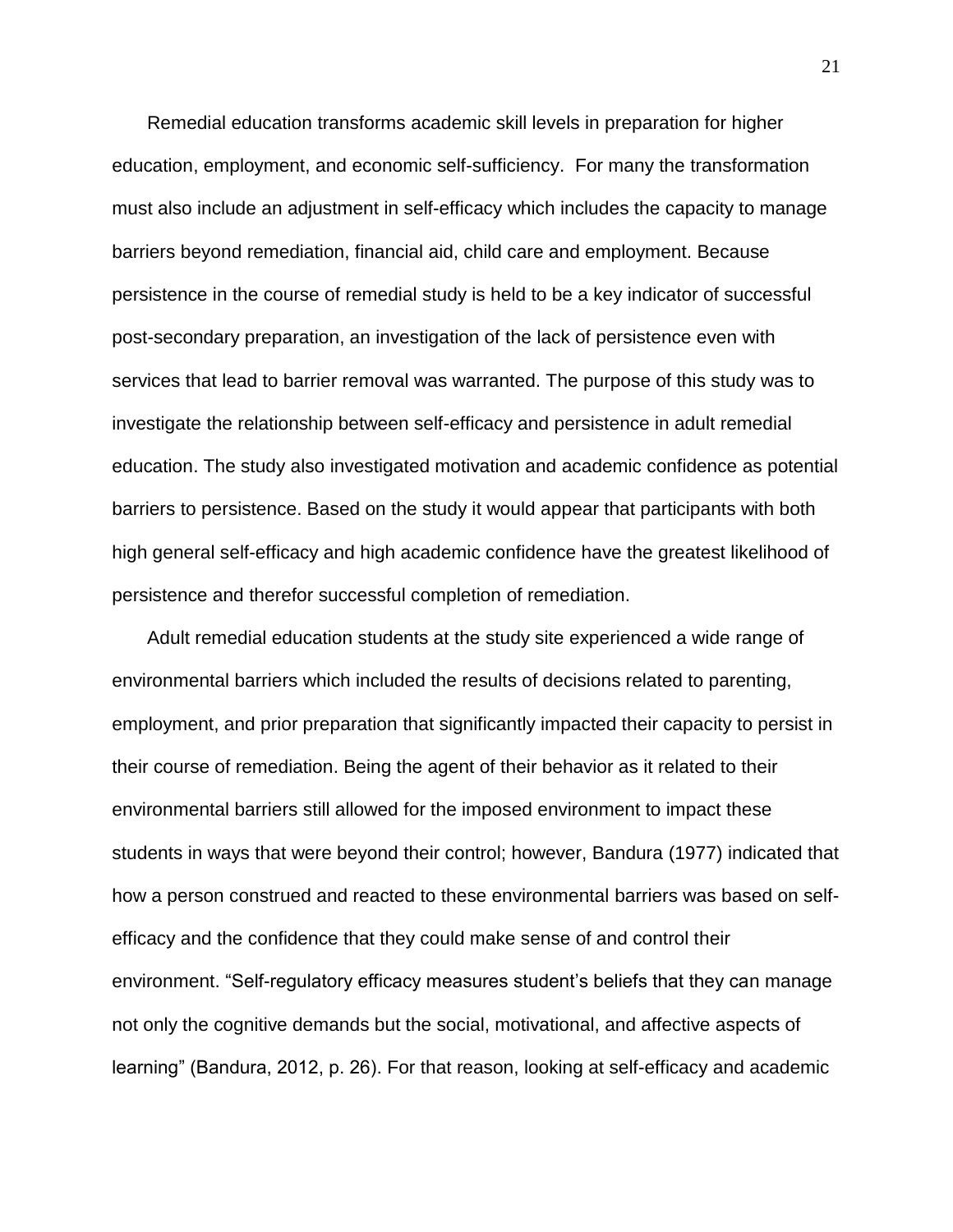confidence as it relates to adult remedial education students may provide insight into student persistence.

#### **Recommendations for Further Study**

Efficacy beliefs are concerned with four dimensions: exercise of control over action, self-regulation of thought process, motivation, and affective and physiological states" (Bandura, 1996, p.36). This study did not survey these dimensions specifically and a study that looked at these dimensions in addition to general self-efficacy could refine the more generalized dimensions of motivation and academic confidence used in this initial study. This more granular investigation would perhaps shed light on what might be more specifically termed academic-efficacy. According to Bandura (2006), "the efficacy belief system is not a global trait but a differentiated set of self-beliefs linked to distinct realms of functioning. Multidomain measures reveal the patterning and degree of generality of people's sense of personal efficacy" (p.307). A second study with a larger cohort of adult remedial study students as well as an expanded set of efficacy dimensions should allow additional insights into whether self-efficacy and specifically academic-efficacy are barriers to student persistence.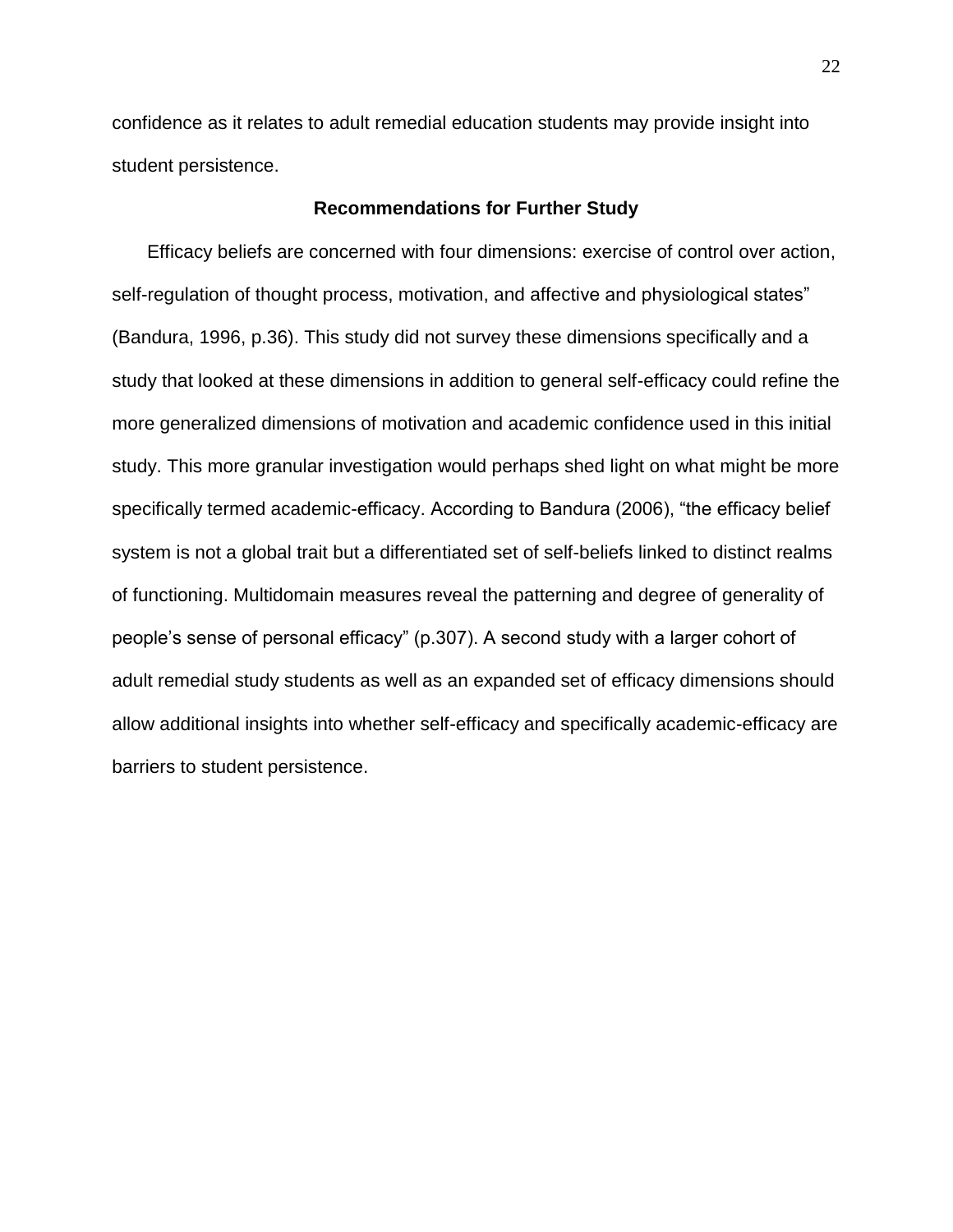#### **References**

- Arkowitz, H., Westra, H., Miller, W., & Rollnick, S. (2008) Motivational interviewing: In the treatment of psychological problems. New York, NY: The Guilford Press.
- Association of American Colleges and Universities. (2007). *Part 2: From the American century to the global century*, *College Learning for the New Global Century, Association of American Colleges & Universities,* 15-23*.*
- Atkinson, J. (1957). Motivational determinants of risk taking behavior. Psychological Review, *64*(6) 359-372. Doi. 10: 1037/h0043445
- Attewell, P., Heil, S., & Reisel, L. (2010).Competing explanations of undergraduate noncompletion. *American Educational Research Journal, 48*(3), 536-559. doi: 10:3102/0002831210392018
- Bahr, P. R. (2007). Double jeopardy: Testing the effects of multiple basic skill deficiencies on successful remediation. *Research in Higher Education*, *48*(6), 695- 725. doi: 10.1007/s11162-006-9047-y
- Bailey, T. (2009). Challenge and opportunity: Rethinking the role and function of developmental education in community college. *New Directions for Community Colleges 145*, 11-30. doi: 10.1002/cc.358
- Bailey, T., Jeong, D., & Cho, S. (2009). Referral, enrollment and completion in developmental education sequences in community colleges. Community College Research Center Working Paper No. 15. Teachers College, Columbia University. Retrieved from: ccrc.tc.columbia.edu./media/K2/ attachments/referrals-enrollmentcompletion-developmental.pdf
- Bandura, A. (1977). Self-efficacy: Toward a unifying theory of behavioral change. *Psychological Review, 84*(2), 191-215. Retrieved from: <http://www.uky.edu/bandura/bandura> 1977PR.pdf
- Bandura, A. (1977). Social learning theory. Upper Saddle River, NJ: Prentice Hall, Inc.
- Bandura, A. (1986). Social foundations of thought and action: A social theory. Englewood Cliffs, NJ: Prentice Hall.
- Bandura, A. (1995). Exercise of personal and collective efficacy in changing societies. In Bandura. (Ed.) Self-efficacy in changing societies. (pp. 1-45) New York, NY: Cambridge Press.
- Bandura, A. (1997). Self-efficacy: The exercise of control. New York, NY: Freeman & Co.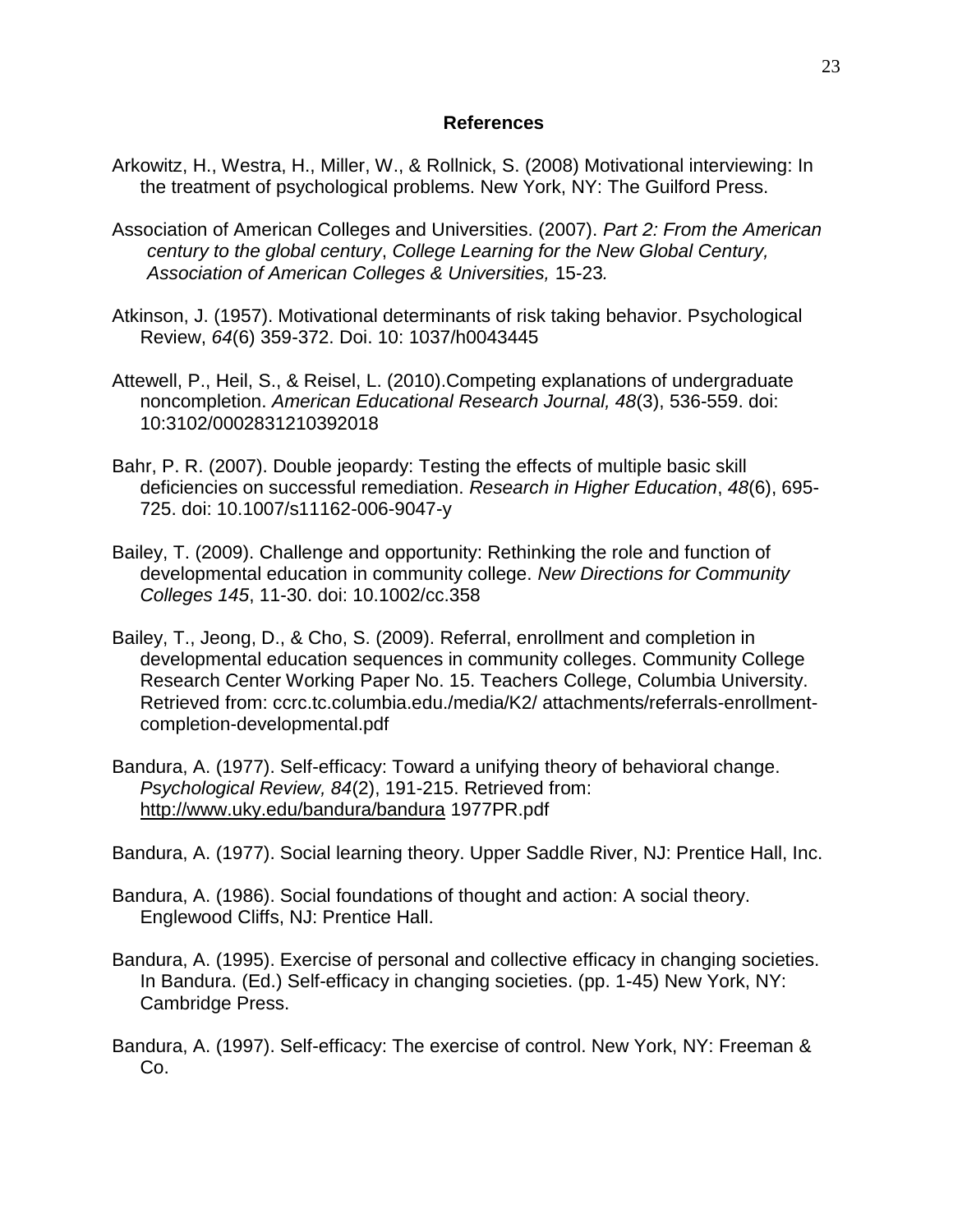- Bandura, A. (2001). Social cogitative theory: An agentic perspective. *Annual Review of Psychology, 52*, 1-26. Retrieved from: http://www.uky.edu/ bandura/bandura 2001 APRr.pdf
- Bandura, A. (2012). On the functional properties of perceived self-efficacy revisited. *Journal of Management, 38*(1), 9-44. doi: 10.1177/0149206311410606
- Becker, S., & Gable, R. (2009). The relationship of self-efficacy with gpa, attendance, and college student retention. Presented at the  $40<sup>th</sup>$  Annual Conference of the Northeastern Educational Research Association, Rocky Hill, Connecticut, October 21-23, 2009.
- Benjamin, R. (2003). The environment of American higher education: A constellation of changes. *The ANNALS of the American Academy of Political and Social Science, 2003 585:*8, 8-30. doi: 10.1177/0002716202238564
- Boylan, H. (2008). How research contributes to access and opportunity around the world. Journal of Developmental Education, 32(1) 2-3. National Center for Developmental Education at Appalachian State University.
- Boylan, H., Bliss, L., & Bonham, B. (1997). Program components and their relationship to student performance. *Journal of Development Education*, *20*(3), 2-9.
- Boylan, H. & Bonham, B. (2007). 30 years of developmental education: A retrospective. *Journal of Developmental Education, 30*(3), *2-4.* National Center for Developmental Education at Appalachian State University.
- Brent, S., Riddle, M., Bicakci, L., & Levy, C. (2005). From the liberal to the practical arts in American colleges and universities: Organizational analysis and curricular change*, Journal of Higher Education (76)2, 155-180.*
- Bueschel, A. (2004). The missing link: The role of community colleges in the transition between high school and college. In M. Kirst & A. Venezia (Eds.), *From high school to college: Improving opportunities for success in postsecondary education (pp. 252- 284).* San Francisco, CA: Jossey Bass.
- Calcagno, J., & Long, B. (2008). The impact of postsecondary remediation using a regression discontinuity approach: Addressing endogenous sorting and noncompliance. National Center for Postsecondary Research. [www.PostsocondaryResearch.org](http://www.postsocondaryresearch.org/)
- Cofer, J. & Somers, P. (2001). What influences student persistence at two-year colleges? Community College Review 29, 56-76. doi: 10.1177/009155210102900304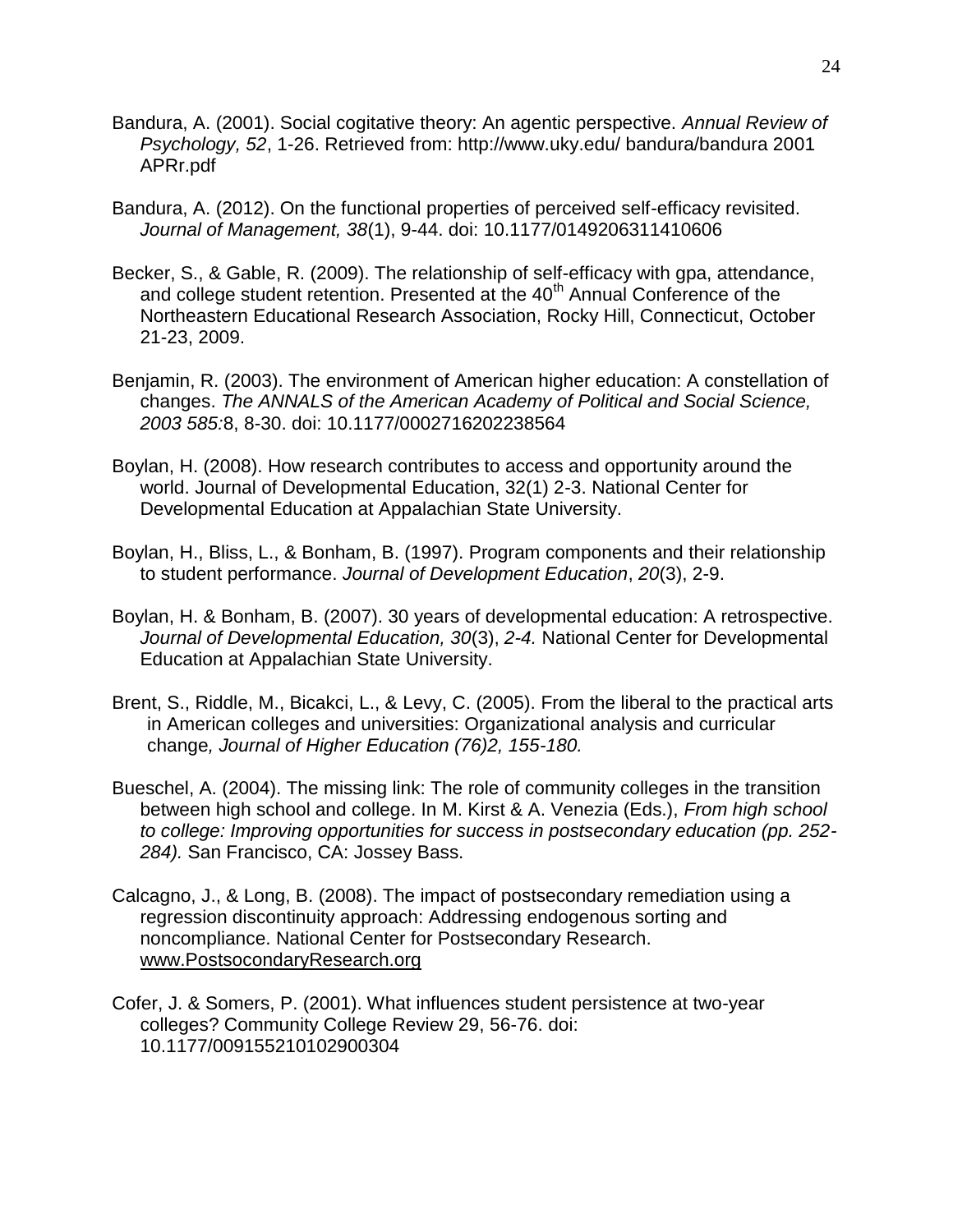- College Board Advocacy and Policy Board. (2011). Trends in higher education series: Trends in community college education: Enrollment, prices, student aid, and debt level. College Board. Retrieved from www.collegeboard.org/trends
- Comings, J., Cuban, S., Bos, J., Porter, K., & Doolittle, F. (2004) As long as it takes: Responding to the challenges of adult student persistence in library literacy programs. www.mdrc.org/publications/335/execsum.html
- De Vries, H., Dijkstra, M., & Kuhlman, P. (1988). Self-efficacy: the third factor besides attitude and subjective norm as a predictor of behavioral intentions. *Health Education Research, Theory and Practice, 3*(3) 273-282. ©LRL Press Limited, Oxford, England
- Doninger, L. (2009). *Remedial reading and college courses: Learning to read or reading to learn? a study of practices in a community college in new england* (Doctoral dissertation). Available from ProQuest Dissertations and Theses database. (UMI number 3350023)
- Goldrick-Rab, S. (2010).Challenges and opportunities for improving community college student success. *Review of Educational Research*, *80*(3), pp.437-469.doi: 10.3102/0034654310370163
- Gutman, A. (2008). The purposes of higher education. In C. F. Conrad, & J. Johnson (Eds.), *College & university curriculum: Placing learning at the epicenter of courses, programs and institutions* (2nd ed.), pp. 7-20. Boston, MA: Pearson. (Reprinted from *Democratic Education*, 1999, Princeton University Press)

Hearn, J., & Holdsworth, J. (2002). Influences of state-level policies and practices on college students' learning. *Peabody Journal of Education*, *77*(3), 6-39.

Hummel-Rossi, B., & Ashdown, J. (2002).The state of cost-benefit and costeffectiveness analysis in education. *Review of Educational Research, 72*(1), 1-30.

Johanson, J. (2010). Cultivating critical thinking: An interview with Stephen Brookfield. *Journal of Developmental Education*, *33*(3), 26-30.

- Kirst, M., &Venezia, A. (Eds.).(2004). *From high school to college*. San Francisco, CA: Jossey Bass.
- Kuh, G. D., Kinzie, J., Schuh, J., Whitt, E., & Associates (Eds.), (2005). *Student success in college: Creating conditions that matter*. San Francisco, CA: Jossey-Bass.
- Labaree, D.F*. (2006, spring).* Mutual subversion: A short history of the liberal and the professional in American higher education*, History of Education Quarterly, 46*(1), *1- 15.*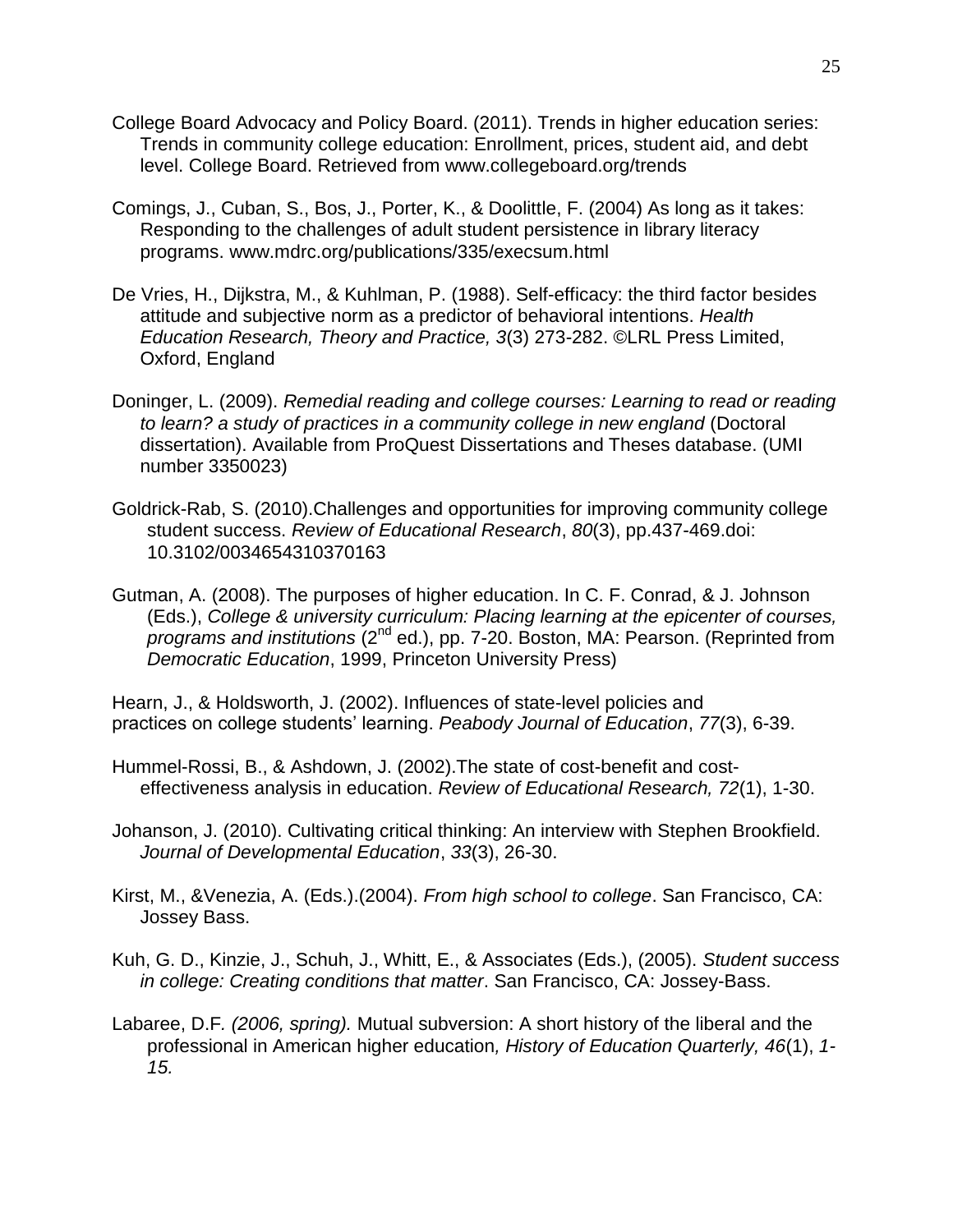- Levin, H., & Calcagno, J. (2008). Remediation in the community college: An evaluator's perspective. *Community College Review, 35*(181),181-207. doi: 1177/0091552107310118
- Levin, H., & Calcagno, J. (2008). Remediation in the community college: An evaluator's perspective. *Community College Review, 35*(181),181-207. doi: 1177/0091552107310118
- Levin, J., Cox, E., Cerven, C., & Haberler, Z. (2010).The recipe for promising practices in community colleges. *Community College Review, 38*(1) 31-58. doi: 10.1177/0091552110374505
- Long, B., & Kurlaender, M. (2009). Do community colleges provide a viable pathway to a baccalaureate degree?. *Educational Evaluation and Policy Analysis,31*(1), 30-53.
- McCabe, R. (2003). Yes we can!: A community college guide for developing America's underprepared. Phoenix, AZ: League for Innovation in the Community College.
- McCoach, D., Gable, R., & Madura, J. (2013). Instrument Development in the Affective Domain. New York, NY: Springer.
- Miller, W. & Rollnick, S. (2002). *Motivational interviewing: Preparing people for change*, 2<sup>nd</sup> Edition. New York, NY: Guilford Press.
- Miller, W. & Rose, G. (2009).Toward a theory of motivational interviewing. *American Psychology 64*(6), 527-537. doi. 0.1037/a0016830
- Nash, A., & Kallenbach, S. (2009). Making it worth the stay: Findings from the New England adult learner persistence project. Boston, MA: New England Literacy Resource Center.
- National Center for Educational Statistics. (2011). Digest of education statistics: Table 200. U. S. Department of Education. Retrieved from nces.ed.gov/programs digest/d11/tables/dt11\_200.asp
- Newman, F., Couturier, L., Scurry, J., (2004). *The future of higher education: Rhetoric, reality, and the risks of the market.* San Francisco, CA: Jossey Bass.
- Parjares, F. (2008). Motivational role of self-efficacy beliefs in self-regulated learning. In D. Schunk & B. Zimmerman (Eds.) Motivation and Self-Regulated Learning: theory, Research, and Applications (pp. 111-139). New York, NY: Lawrence Erlbaum Associates, Taylor and Francis Group.
- Pascarella, E. & Terenzini, P. (2005). How college affects students: A third decade of research, Vol. 2. San Francisco, CA: Jossey Bass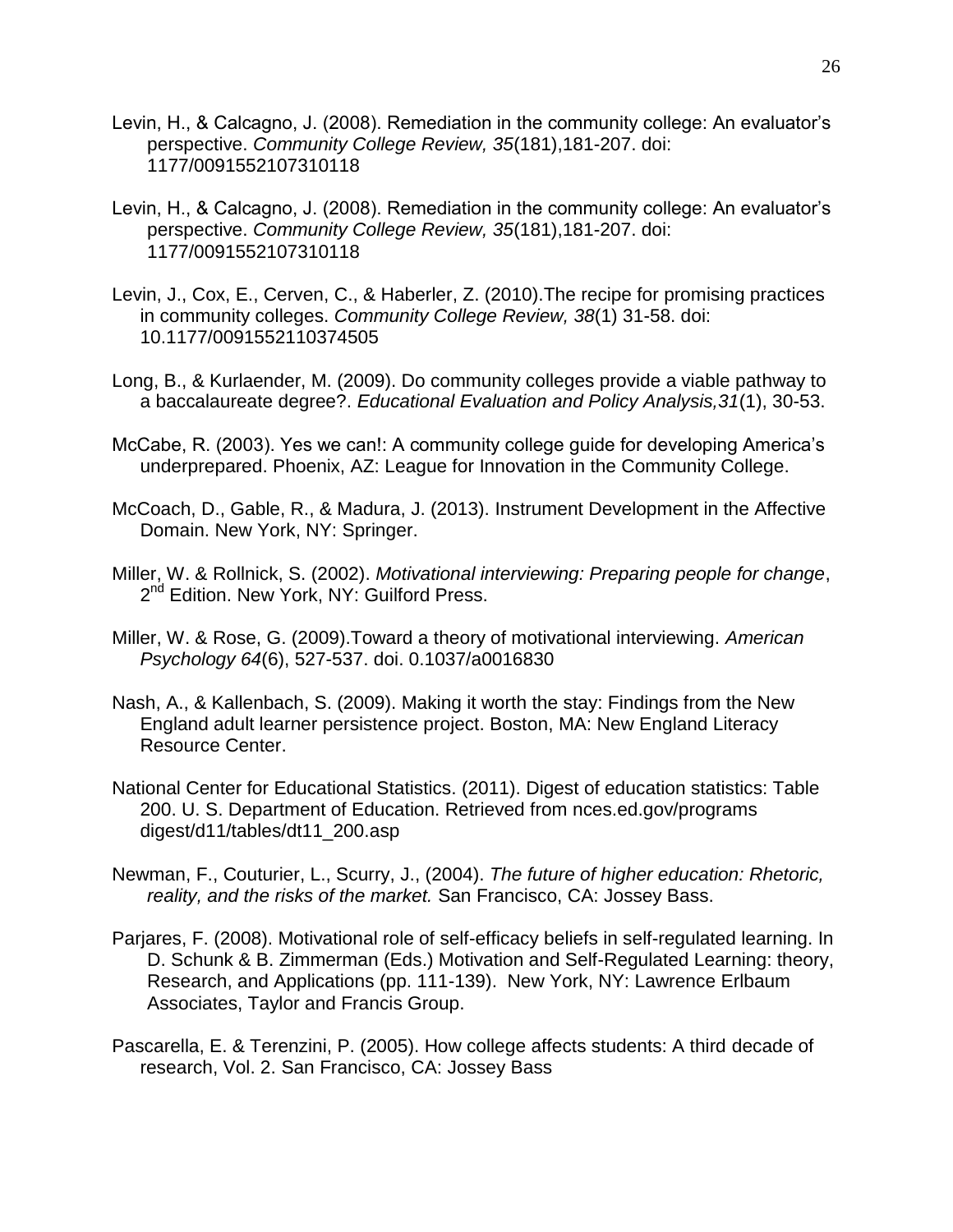- Preuss, M. (2008). Developmental education literature: A proposed architecture. *Journal of Developmental Education.32*(2), 12-22.
- Roueche, J., Roueche, S., & Ely, E. (2001). Pursuing excellence: The community college of Denver. *Community College Journal of Research and Practice*, *25,* 517- 537.
- Roueche, J., & Waiwaiole, E. (2009). Developmental education: An investment we cannot afford not to make. *Diverse Issues in Higher Education*, *26*(16), 1-8.
- Russell, A. (2008). Enhancing college student success through developmental education. American Association of State Colleges and universities: A Higher Education Policy Brief: August 2008. Retrieved from http://www.achieve.org/files/50 state-2008-final02-25-08.pdf
- Ryan, R., Lynch, M., Vansteenkiste, M., & Deci, E. (2011). Motivation and autonomy in counseling, psychotherapy, and behavioral change: A look at theory and practice. *The Counseling Psychologist 39*(2), 193-260. doi: 10.1177/0011000009359313
- Saxon, P., & Boylan, H. (2001).The cost of remedial education in higher education. *Journal of Developmental Education*, *25*(2), 1-14.
- Schunk, D. (1996). Learning theories: An educational perspective (2<sup>nd</sup> ed.). Englewood Cliffs, N. J.: Prentice Hall.
- Schunk, D. & Pajares, F. (2002). The development of academic self-efficacy.In A. Wigfield & J. Eccles (Eds.), Development of achievement motivation, (pp.15-37). San Diego, CA: Academic Press.
- Schwarzer, R. (1995). Measurement of perceived self-efficacy. Psychometric scales from cross-cultural research. Berlin, Germany: Freie Universitat Berlin. <http://userpage.fu-berlin.de/~health/selfscal.htm>
- Schwarzer, R. (2005). Everything you always wanted to know about the self-efficacy scale but were afraid to ask. [http://userpage.fu-berlin.de/~health/self/selfeff\\_public.htm](http://userpage.fu-berlin.de/~health/self/selfeff_public.htm)
- Stampen, J., & Hansen, W. (1999).Improving higher education access and persistence: New directions from a systems perspective. *Educational Evaluation and Policy Analysis, 21(*4), 417-426. doi: 10.3102/01623737021004417
- Symonds, W., Schwartz, R., & Ferguson, R. (2011). Pathways to prosperity: Meeting the challenge of preparing your Americans for the 21<sup>st</sup> century. Report issued by the Pathways to Prosperity Project, Harvard Graduate School of Education.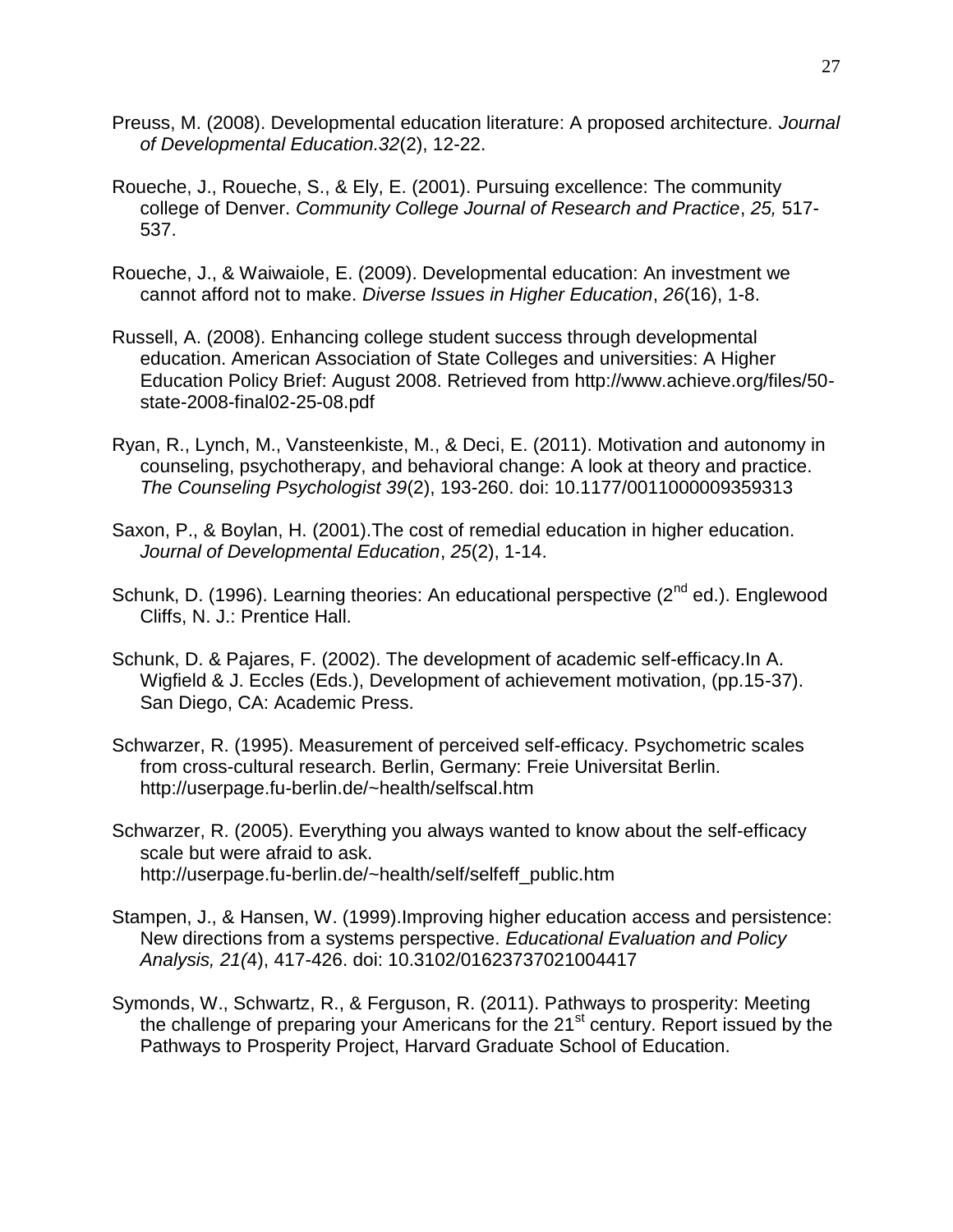- Usher, E. & Pajares, F. (2008). Self-efficacy for self-regulated learning: A validation study. *Educational and Psychological Measurement, 68*(3), 443-463.doi: 10.1177/0013164407308475
- Waycaster, P. (2001). Factors impacting success in community college developmental mathematics courses and subsequent courses. *Community College Journal of Research and Practice*, *25*, 403-416. Retrieved from Southwest Virginia Community College, Richlands, VA 24641 (researcher has copy)
- Zavarella, C., & Ignash, J. (2009). Instructional delivery in developmental mathematics: Impact on retention. *Journal of Developmental Education*, *32*(3), 2-13.
- Zimmerman, B. (1995). Self-efficacy and educational development. In A. Bandura (Ed.), Self-efficacy in a changing society. (pp. 202-231). New York, NY: Cambridge Press
- Zimmerman, B. (2002). Becoming a self-regulated learner: An overview. *Theory Into Practice, 41*(1), 64-70. doi: 10.1207/s15430421tip4102\_2
- Zimmerman, B., Bandura, A., & Martinez-Pons, M. (1992). Self-motivation for academic attainment: The role of self-efficacy beliefs and personal goal setting. *American Educational Research Journal, 29*(3), 663-676. doi:10.3102/00028312029003663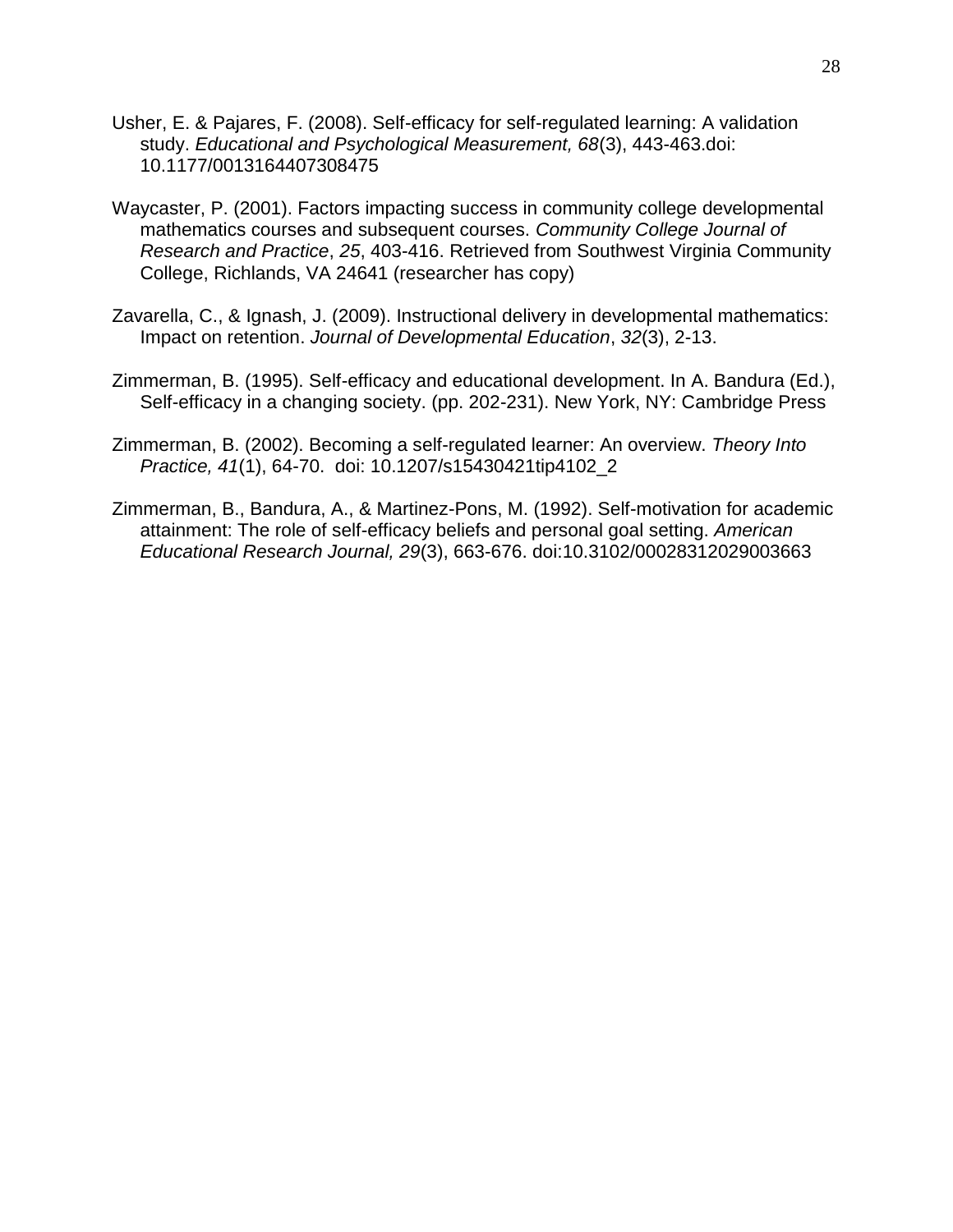# APPENDIX

- Table *1:* Relationship of the Participant Demographic Variables with General Self-Efficacy, Motivation, Academic Self-Efficacy, and Persistence.
- Table 2: ANOVA Results for Demographic Variables Differences Regarding: General Self-Efficacy, Motivation, Academic Self-Efficacy, and Persistence.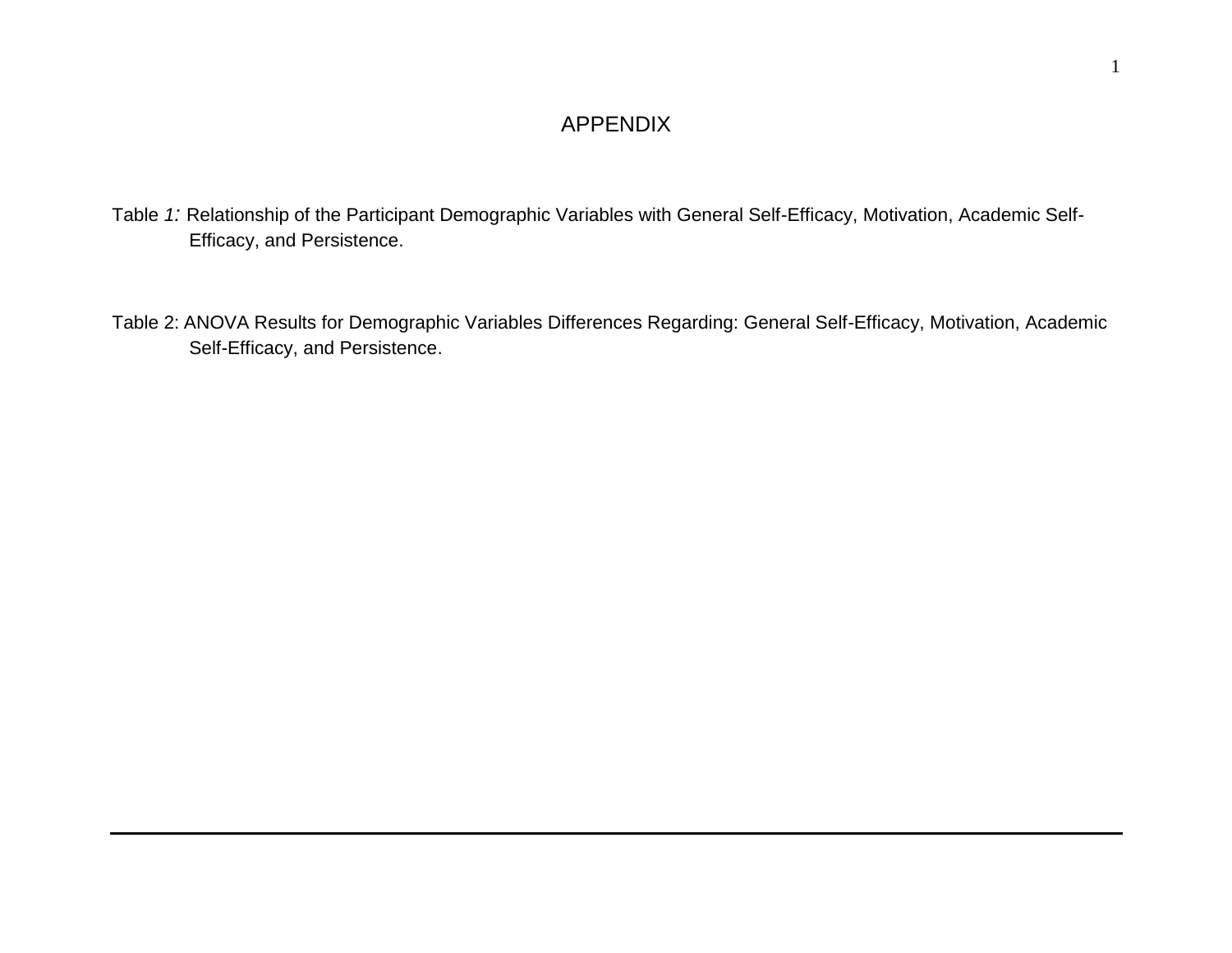#### Table *1*

Demographic General S-E Motivation Academic Confidence Persistence Variable<sup>a</sup>*M SD t p M SD t p M SD t p M SD t p*  **Gender** Male **31.15** 4.83 -1.06 .29 **2.88** .33 -.18 .86 **2.42** .64 -.27 .79 **65.31** 23.93 -1.24 .22 Female **32.41** 4.89 -1.07 .29 **2.90** .31 -.17 .86 **2.47** .74 -.28 .78 **71.88** 20.61 -1.19 .24 **Parent <18** Yes **32.84** 4.50 1.93 .06 **2.89** .32 -.15 .88 **2.47** .69 .20 .84 **69.40** 21.09 -.10 .92 No **30.67** 5.20 1.87 .07 **2.90** .31 -.15 .88 **2.43** .77 .20 .84 **69.90** 23.38 -.94 .93 **Parent <5** Yes **33.13** 4.12 1.75 .09 **2.84** .37 -1.28 .20 **2.58** .56 1.32 .19 **67.55** 19.79 -.68 .50 No **31.16** 5.23 1.82 .07 **2.93** .25 -1.28 .24 **2.36** .78 1.40 .17 **71.05** 23.36 -.70 .49 **Participant Born U.S.** Yes **32.05** 4.82 .14 .89 **2.92** .27 .86 .39 **2.31** .73 -1.90 .06 **65.85** 22.03 -1.56 .12 No **31.89** 5.00 .14 .89 **2.86** .35 .85 .40 **2.61** .64 -1.91 .06 **73.67** 21.28 -1.56 .12 **Parent Born U.S.** Yes **32.18** 4.40 .23 .81 **2.95** .21 1.10 .28 **2.50** .74 .37 .71 **61.90** 21.05 -2.00 .05 No **31.89** 5.09 .25 .80 **2.87** .34 1.33 .19 **2.43** .69 .36 .72 **72.80** 21.61 -2.02 .05 **English in Participant Household** Yes **33.12** 4.49 1.88 .06 **2.82** .39 -1.80 .08 **2.50** .62 .52 .60 **66.29** 21.17 -1.20 .24 No **31.02** 5.02 1.90 .06 **2.95** .22 -1.71 .09 **2.41** .77 -1.20 .60 **72.34** 22.34 -1.20 .23 \_\_\_\_\_\_\_\_\_\_\_\_\_\_\_\_\_\_\_\_\_\_\_\_\_\_\_\_\_\_\_\_\_\_\_\_\_\_\_\_\_\_\_\_\_\_\_\_\_\_\_\_\_\_\_\_\_\_\_\_\_\_\_\_\_\_\_\_\_\_\_\_\_\_\_\_\_\_\_\_\_\_\_\_\_\_\_\_\_\_\_\_\_\_\_\_\_\_\_\_\_\_\_\_\_\_\_\_\_\_\_\_\_\_\_\_

*Relationship of the Participant Demographic Variables with General Self-Efficacy, Motivation, Academic Self-Efficacy, and Persistence.*

a Sample sizes are as follows: Gender, Male, *n*=26, Female, *n=*49; Parent<18, Yes *n*=45, No, *n*=30; Parent<5, Yes, *n*=31, No, *n*=44; Participant Born U.S., Yes, *n*=39, No, *n*=36; Parent Born U.S., Yes, *n*=22, No, *n*=53;English in Participant Household, Yes, *n*=34, No, *n*=41.